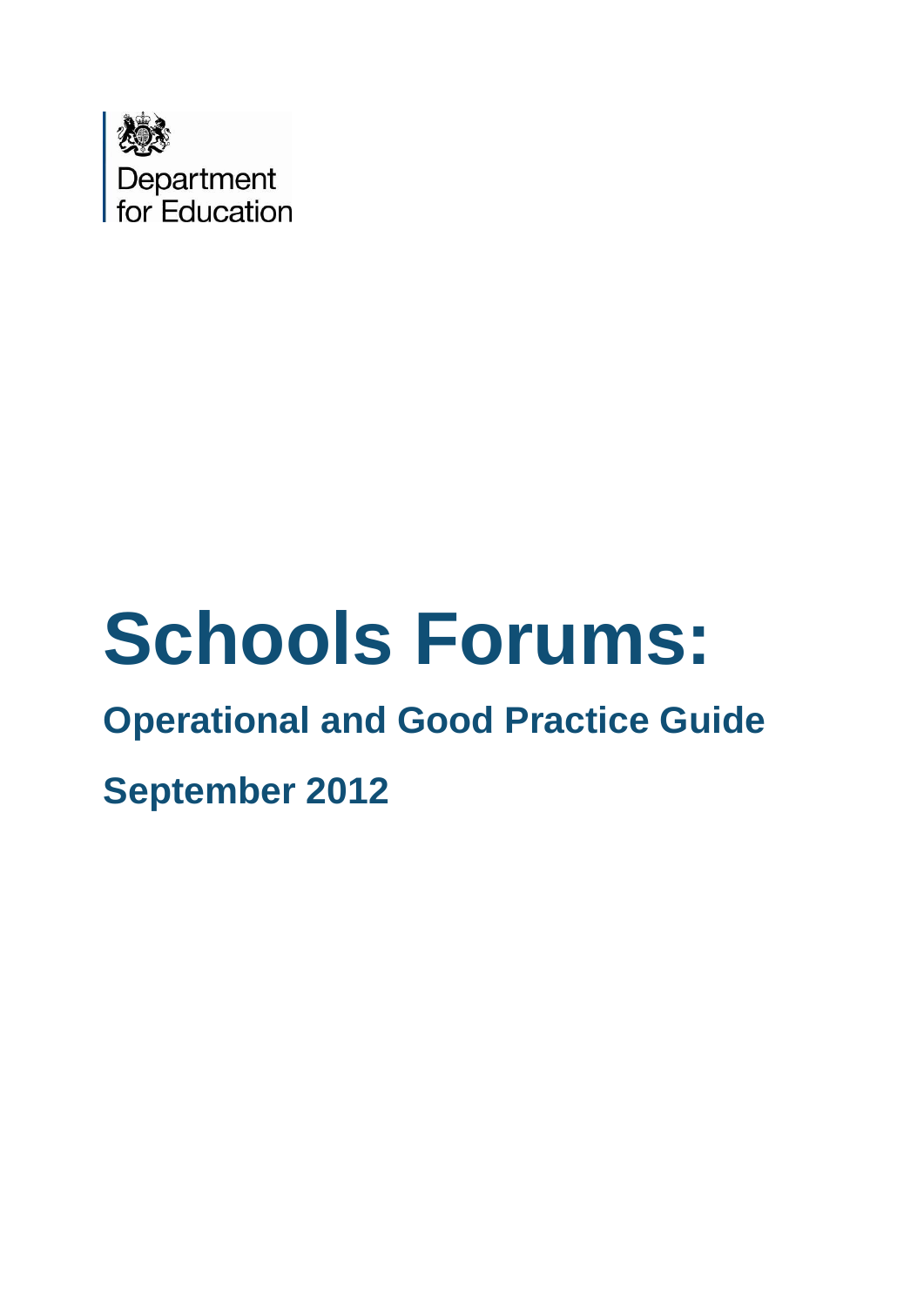# **Contents**

| Introduction                                                                                                                                                                                                                                                                                                                                                          | page 3                                                                                                                                        |
|-----------------------------------------------------------------------------------------------------------------------------------------------------------------------------------------------------------------------------------------------------------------------------------------------------------------------------------------------------------------------|-----------------------------------------------------------------------------------------------------------------------------------------------|
| Section 1 – Schools Forums Regulations:<br><b>Constitution and Procedural Issues</b>                                                                                                                                                                                                                                                                                  | page 4                                                                                                                                        |
| Regulations<br>Membership<br>Term of Office<br>Schools members<br>Election and nomination of schools members<br>Election and nomination of Academies members<br>Non-school members<br>Restrictions on membership<br>Recording the composition of Schools Forums<br><b>Observers</b><br>Procedures<br><b>Public access</b><br>Working groups<br><b>Urgent business</b> | page 4<br>page 4<br>page 4<br>page 5<br>page 6<br>page 7<br>page 8<br>page 9<br>page 9<br>page 10<br>page 10<br>page 11<br>page 12<br>page 12 |
| Section 2 - Effective Schools Forums                                                                                                                                                                                                                                                                                                                                  | page 13                                                                                                                                       |
| Introduction<br>The role of Executive Elected Members<br>Attendance of local authority officers at meetings<br>Administration of the business of Schools Forums<br><b>Clerking the Schools Forum</b><br>Meeting notes and recording decisions<br><b>Resources of the Schools Forum</b><br>Agenda setting<br>Chairing the Schools Forum<br>Communication               | page 13<br>page 15<br>page 15<br>page 15<br>page 16<br>page 17<br>page 17<br>page 17<br>page 19<br>page 19                                    |
| Section 3 – Induction and Training                                                                                                                                                                                                                                                                                                                                    | page 20                                                                                                                                       |
| Induction of new members<br>Training<br><b>News Updates</b>                                                                                                                                                                                                                                                                                                           | page 20<br>page 20<br>page 20                                                                                                                 |
| Section 4 – Further Information and Contact Details                                                                                                                                                                                                                                                                                                                   | page 21                                                                                                                                       |
| Web links<br><b>Contact details</b>                                                                                                                                                                                                                                                                                                                                   | page 21<br>page 21                                                                                                                            |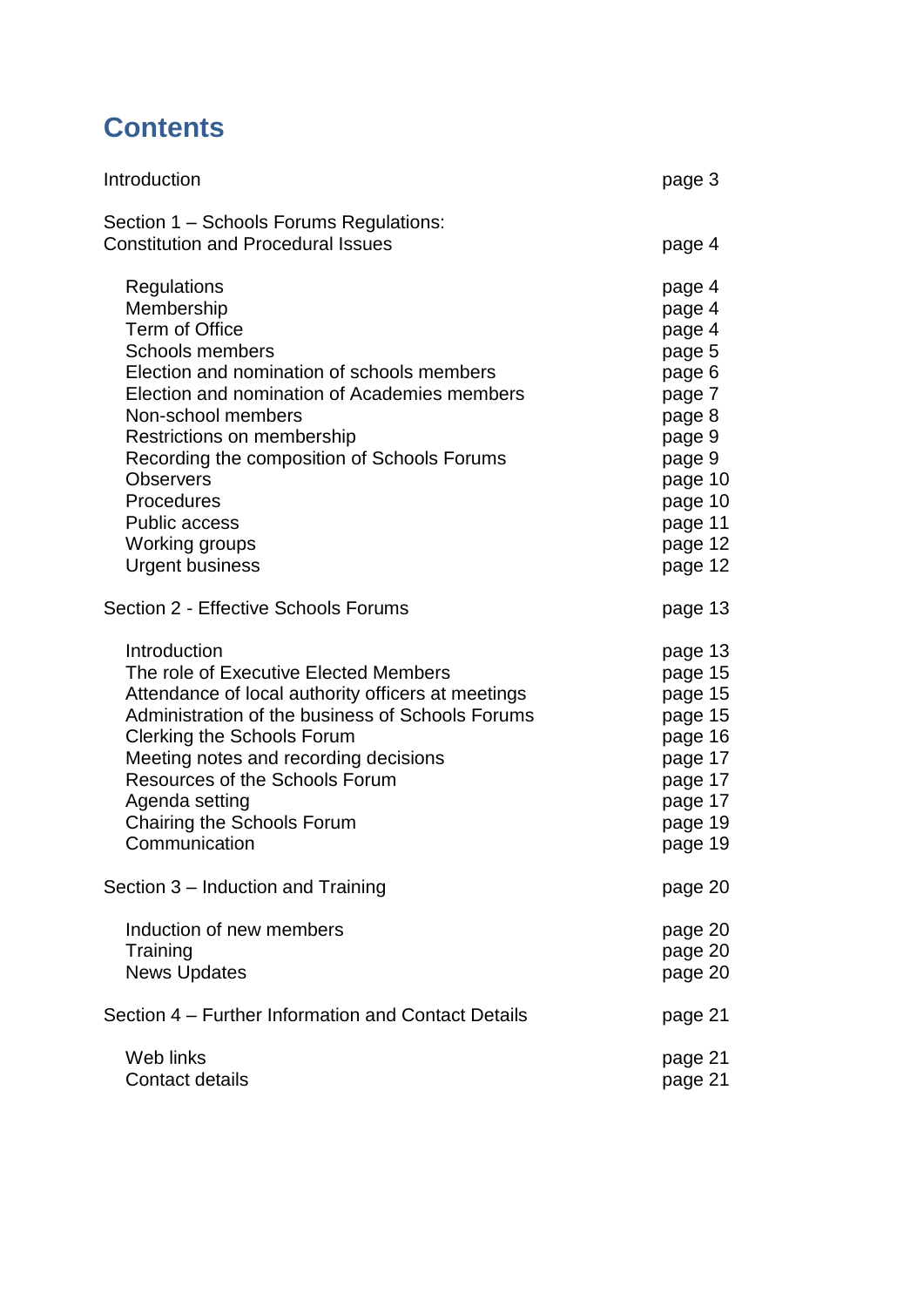# **Introduction**

- 1. This guide is designed to provide members of Schools Forums, local authority officers and elected members with advice and information on good practice in relation to the operation of Schools Forums.
- 2. It is organised in four sections:
	- Section 1 provides information on the constitutional and procedural requirements as set out in the Schools Forums Regulations<sup>1</sup>.
	- Section 2 covers a number of key aspects of the operation of Schools Forums at local level, drawing on good practice from a number of Schools Forums.
	- Section 3 provides information on the kinds of induction, training material and activities that local authorities should consider providing to members of their Schools Forum.
	- Section 4 contains information on sources of further information and Departmental contact details.
- 3. The guide draws on the experience and knowledge of Schools Forum members, local authority members and officers and the Department and its partners. Other than where it is describing requirements set out in the Regulations it is not designed to be prescriptive – what is good practice in one Schools Forum may not be appropriate in another, given the diverse circumstances of local areas. However, it is hoped the guide will stimulate some debate within Schools Forums and contribute to their ongoing development.
- 4. The Department hopes that Schools Forums and local authorities find this guide useful. It has been the subject of consultation with a wide variety of external partners. In particular, members of the Department's School Funding Implementation Group, made up of representatives of head teachers and governors, the Association of Directors of Children's Services (ADCS), the Local Government Association and the Academies Funding Reference Group have provided valuable input and advice on the content of the guide. The Department is grateful for their assistance.

<sup>&</sup>lt;sup>1</sup> Schools Forums (England) Regulations 2012 (S.I. 2012/2261)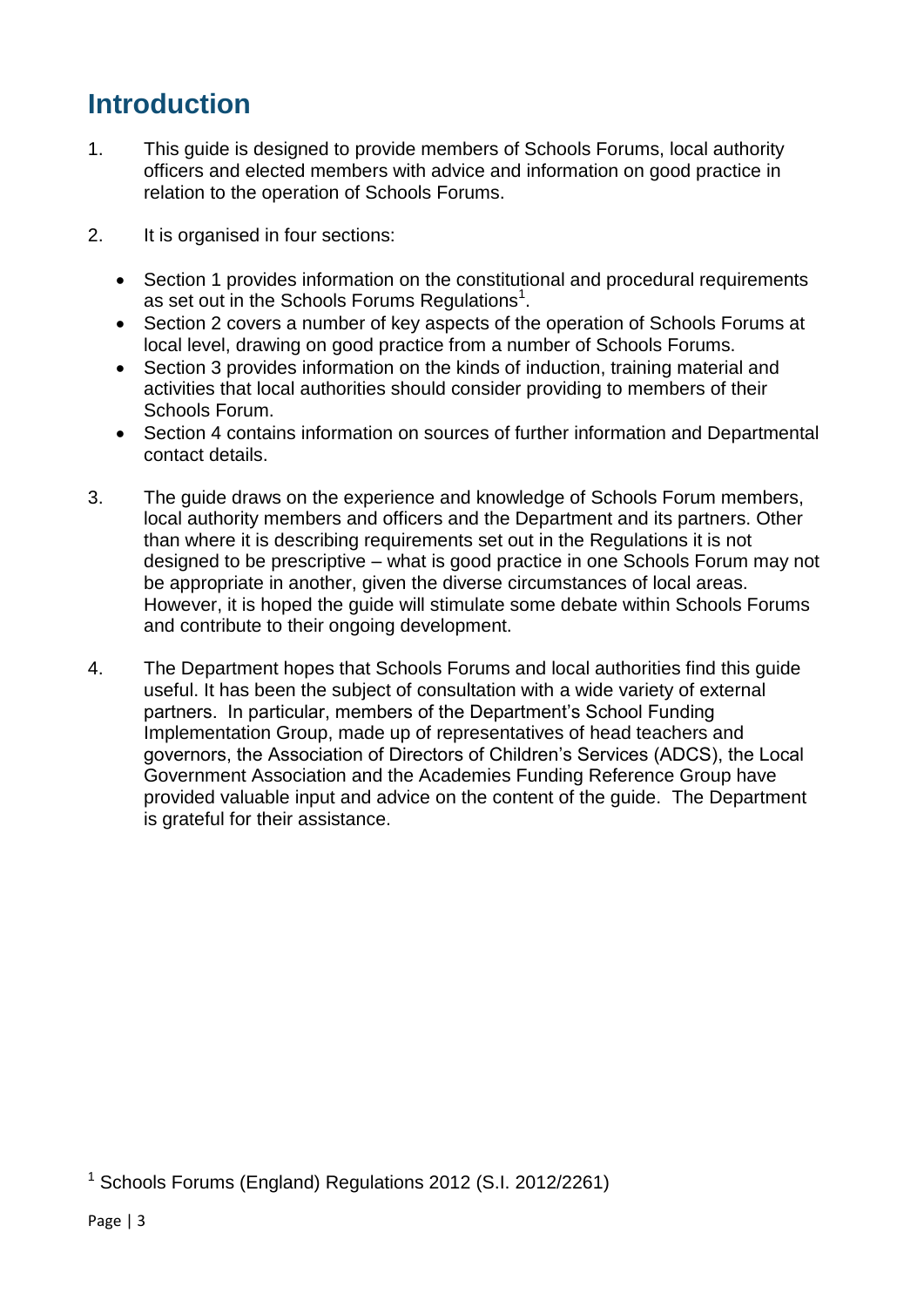# **Section 1 – Schools Forum Regulations: Constitution and Procedural Issues**

# **Regulations**

1.1. National regulations govern the composition, constitution and procedures of Schools Forums. Local authorities can provide Schools Forum members with a copy of these regulations or alternatively they can be accessed at:

Schools Forums - [The Department for Education](http://www.education.gov.uk/schools/adminandfinance/financialmanagement/schoolsrevenuefunding/schoolsforums/a00213728/schools-forums-england-regs-2012)

# **Membership**

- 1.2. The regulations provide a framework for the appointment of members, but allow a considerable degree of discretion in order to accommodate local priorities and practice.
- 1.3. There is no maximum or minimum size of a Schools Forum. Authorities will wish to take various issues into account in deciding the actual size, including the need to have full representation for various types of school, and the authority's policy on representation of non-schools members. However, care should be taken to keep the Schools Forum to a reasonable size to ensure that it does not become too unwieldy.
- 1.4. Types of member. Schools Forums must have 'schools members' (para 1.8-1.25), Academy member(s) if there is at least one Academy in the authority's area (para 1.26-1.28) and 'non-schools members' (para 1.29-1.32). . Schools and Academy members together must number at least two-thirds of the total membership of the Schools Forum and the balance between primary, secondary and academies members must be broadly proportionate to the pupil numbers in each category.

# **Term of Office**

- 1.5 The term of office for each schools member should be stipulated by the authority at the time of appointment. Such stipulation should follow published rules and be applied in a consistent manner as between members. They need not have identical terms – there may be a case for varied terms so that there is continuity of experience rather than there being a complete change in the membership at a single point. The term of office should not be of a length that would hinder the requirement for the structure of Schools Forum to mirror the type of provision in light of the pace of academy conversions.
- 1.6 The length of term of office for non-schools members is at the discretion of the authority. Schools and Academies must be informed, within a month of the appointment of any non-schools member, of the name of the member and the name of the body that that member represents.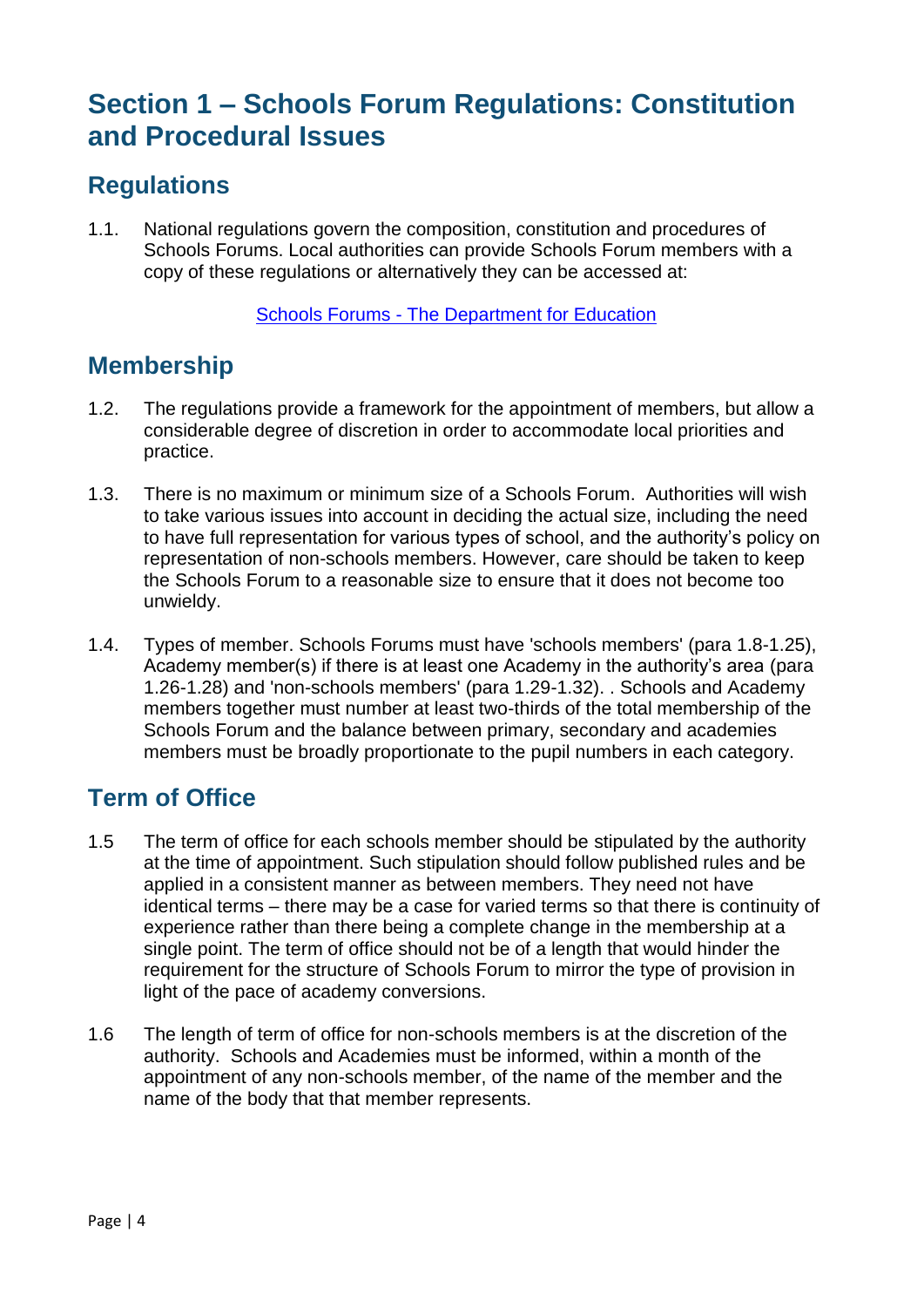1.7 As well as the term of office coming to an end, a member ceases to be a member of the Schools Forum if he or she resigns from the Schools Forum or no longer occupies the office by which he or she became eligible for election, selection or appointment to the Schools Forum. For example, a secondary schools member must stand down if their school converts to an Academy. A schools member representing community primary school governors who is no longer a governor of a community primary school in the relevant authority must cease to hold office on the Schools Forum even if they remain a governor of a school represented by another group or sub-group. Other situations in which membership of the Schools Forum ends are if a member resigns from the Schools Forum by giving notice in writing to the authority and, in the case of a non-schools member, the member is replaced by the authority, at the request of the body which the member represents, by another person nominated by that body.

## **Schools members**

- 1.8. Schools members represent specified phases or types of maintained schools within the authority. At the least, Schools Forums must contain representatives of two groups of schools: primary and secondary schools. The numbers of members in each group must be proportionate to the ratio of pupils registered at them. Middle schools are treated according to their deemed status.
- 1.9. Where a local authority maintains one or more special schools the Schools Forum must have at least one schools member from that sector. The same applies to nursery schools and pupil referral units (PRU's).
- 1.10. The authority then has discretion to divide the groups referred to in paragraph 1.8 into one or more of the following sub-groups–
	- head teachers or head teachers' representatives in each group;
	- governors in each group;
	- head teachers or head teachers representatives and governors in each group;
	- representatives of the particular school category.
- 1.11. Head teachers can be represented by other senior members of staff within their school. Governors can include interim executive members of an interim executive board. The sub-groups do not have to be of equal size – for example, there may be more representatives of head teachers of primary schools than governors of such schools, or vice versa. It is good practice for Schools Forums to aim for a membership structure based on an equal proportion of head teachers and governors, or failing that to ensure there is sufficient representation of each type of schools member in each group to ensure debate within the Schools Forum is balanced and representative. As a minimum, there must be at least one representative of head teachers and one representative of governors among the schools' members.
- 1.12. Whatever the membership structure of schools members on a Schools Forum, the important issue is that it should reflect most effectively the profile of education provision across the authority to ensure that there is not an in-built bias towards any one phase or group.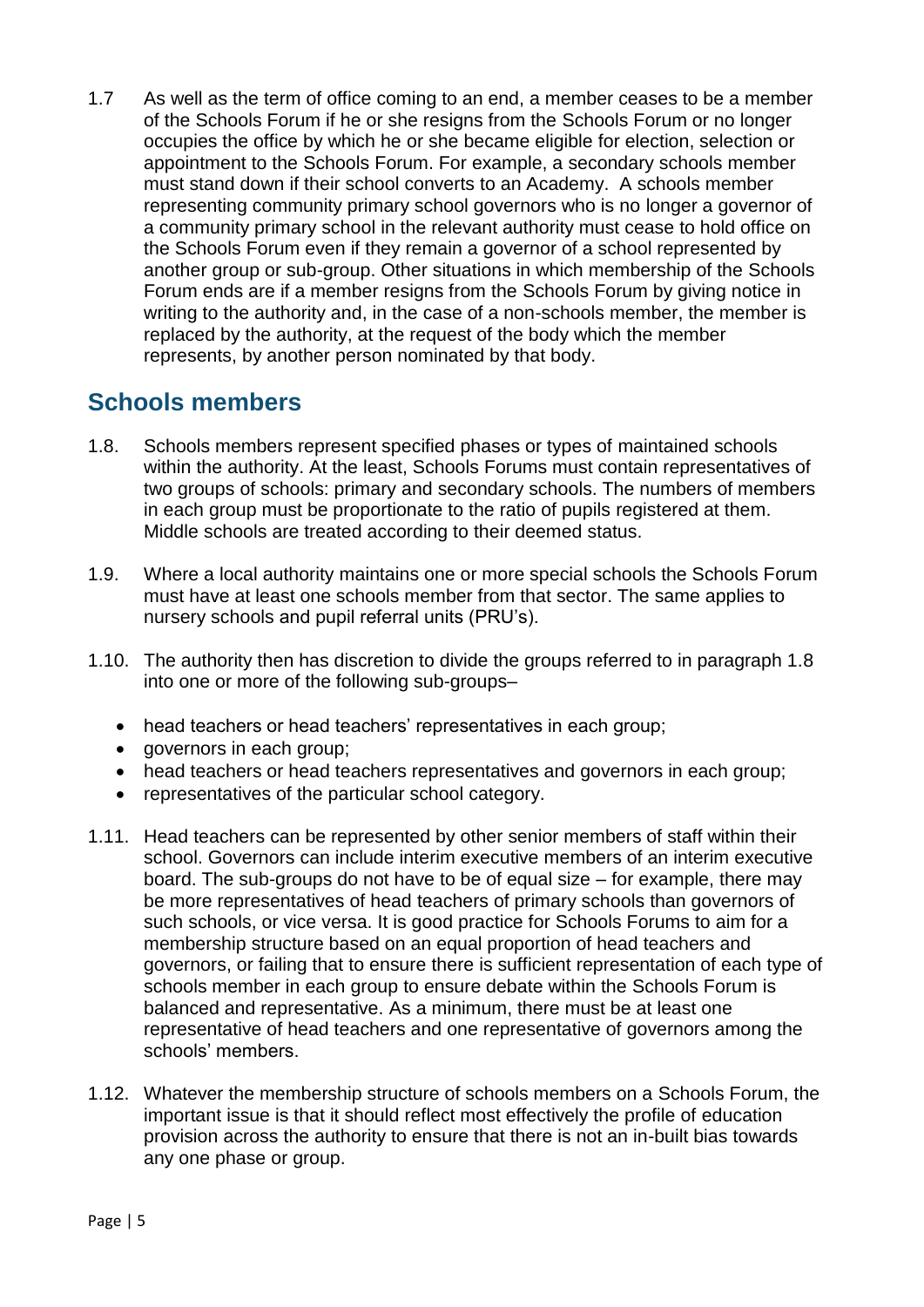#### **Election and nomination of schools members**

- 1.13. The relevant group or sub-group is probably best placed to determine how their schools members should be elected.
- 1.14. It is good practice for those who draw up the scheme that a vacancy amongst a community primary school head teachers' group would be filled by a nominee elected according to a process that has been determined by all the community primary school head teachers in the local authority and in which all community primary school head teachers had the opportunity to stand for election and/or vote in such an election.
- 1.15. Similarly, if a local authority's Schools Forum has, say, a sub-group of Voluntary Aided and Foundation secondary school governors, we would recommend that all governors of such schools are eligible to stand for election and all can vote in any such election.
- 1.16. It is not appropriate for a single person to be elected to represent more than one group or sub-group concurrently, i.e. if they were a governor at a primary and secondary school. They can stand for election from either group but can be appointed to represent only one of those groups.
- 1.17. The purpose of ensuring that each group or sub-group is responsible for their election process is to guarantee that there is a transparent and representative process by which members of Schools Forums are nominated to represent their constituents.
- 1.18. Appropriate support to each group or sub-group to manage their election processes should be offered by the clerk of a Schools Forum, or the committee/democratic services of a local authority. This may just include the provision of advice but may also consist of providing administrative support in actually running the elections themselves.
- 1.19. As a minimum, we would recommend that the clerk of a Schools Forum make a record of the process by which the relevant schools within each group and subgroup elect their nominees to the Schools Forum and be able to advise the Chair of the Schools Forum and local authority on action that needs to be taken, where necessary, to seek new nominees.
- 1.20. In determining the process by which elections should be operated it is perfectly legitimate for a local authority to devise, in consultation with their Schools Forum, a model scheme for the relevant schools within a group or sub-group to consider and be invited to adopt. However, such a model scheme cannot be imposed on that body of schools: adaptations and /or alternative schemes may be adopted. A single scheme need not be adopted universally.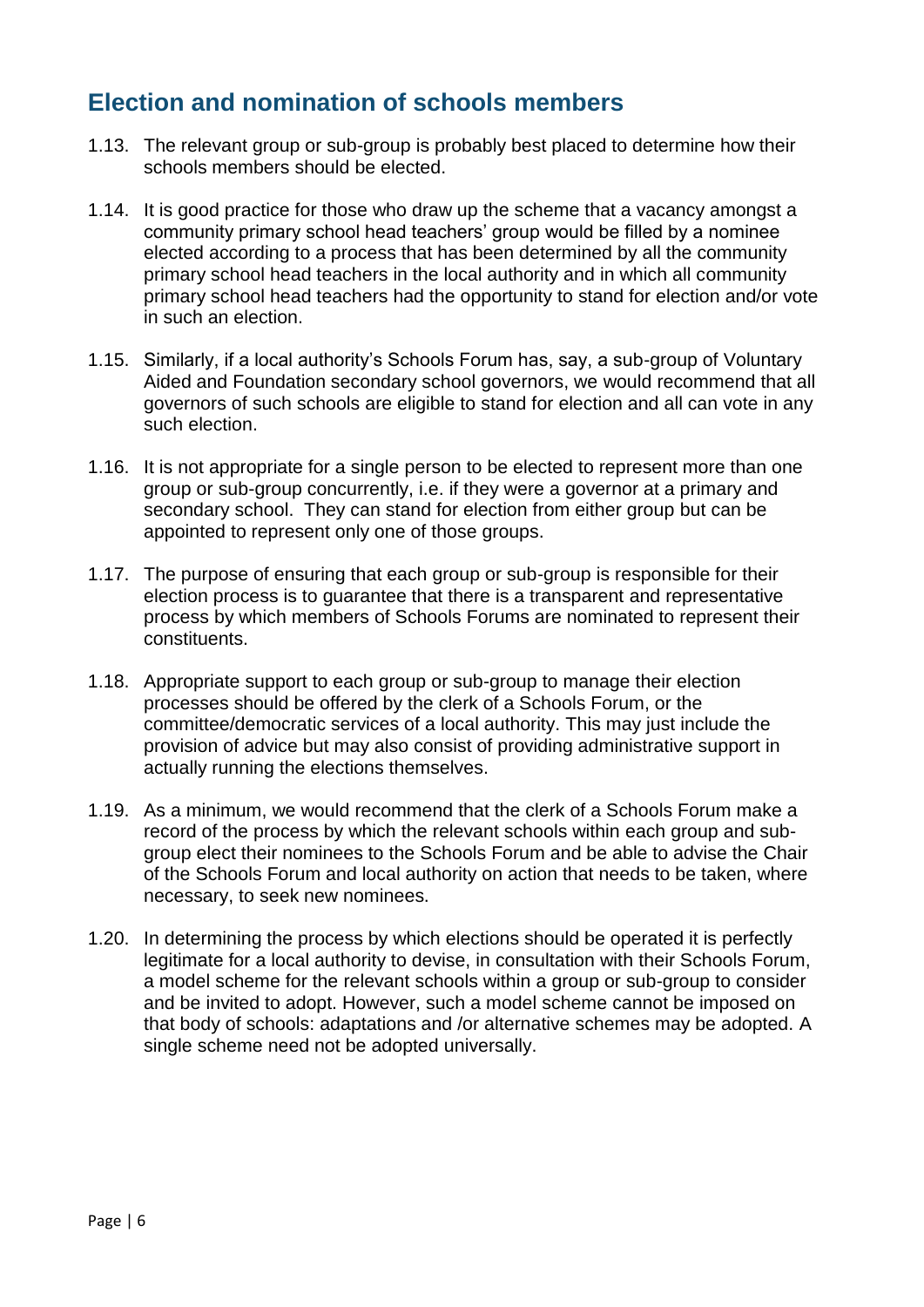- 1.21. In fact, schemes are very likely to differ in substance between different sized groups or sub-groups or between those sub-groups that have an existing 'parent' group and those that do not. For instance, within most local authorities there are head teacher associations. These may serve as an appropriate vehicle for the organisation of elections. However, care should be taken to ensure that every possible eligible member of a group or sub-group has an opportunity to be involved in the determination of their group's election process and is given the opportunity to stand for election if they choose to do so.
- 1.22. It would not be compliant with the Regulations for the steering committee or chair of a 'parent' group simply to make a nomination to represent their group or subgroup on a Schools Forum. Schools members must be elected (but see below).
- 1.23. The local authority may set a date by which the election should take place and must appoint the schools member if the election has not taken place by that date. The person appointed should be a member of the relevant group.
- 1.24. We would recommend that any scheme takes into account a number of factors;
	- a. the process for collecting names of those wishing to stand for election;
	- b. the timescale for notifying all constituents of the election and those standing;
	- c. the arrangements for dispatching and receiving ballots;
	- d. the arrangements for counting and publicising the results;
	- e. any arrangements for unusual circumstances such as only one candidate standing in an election; and
	- f. whether existing members can stand for re-election.
- 1.25. In the event of a tie between two or more candidates, then the local authority must appoint the schools member instead. The authority may decide to appoint someone else rather than one of the candidates and might wish to take into account the experience or expertise of the individuals, and the balance between the different types of school represented on the Forum.

## **Election and nomination of Academies members**

- 1.26. Academies members must be elected by the proprietor bodies of the Academies in the authority's area, and they are probably best placed to determine the process. Academies members are there to represent the proprietor bodies of Academies and are, therefore, not necessarily restricted to principals, senior staff or governors. The same factors should be taken into account as for the election of schools members, set out in paragraph 1.24. For the avoidance of doubt, Free Schools, University Technical Colleges and Studio Schools count as Academies for this purpose. There is no distinction between sponsored, non-recoupment and convertor Academies, and no requirement for separate primary and secondary Academy representation.
- 1.27. Where there is only one Academy in the authority's area, then their proprietor body must select the person who will represent them.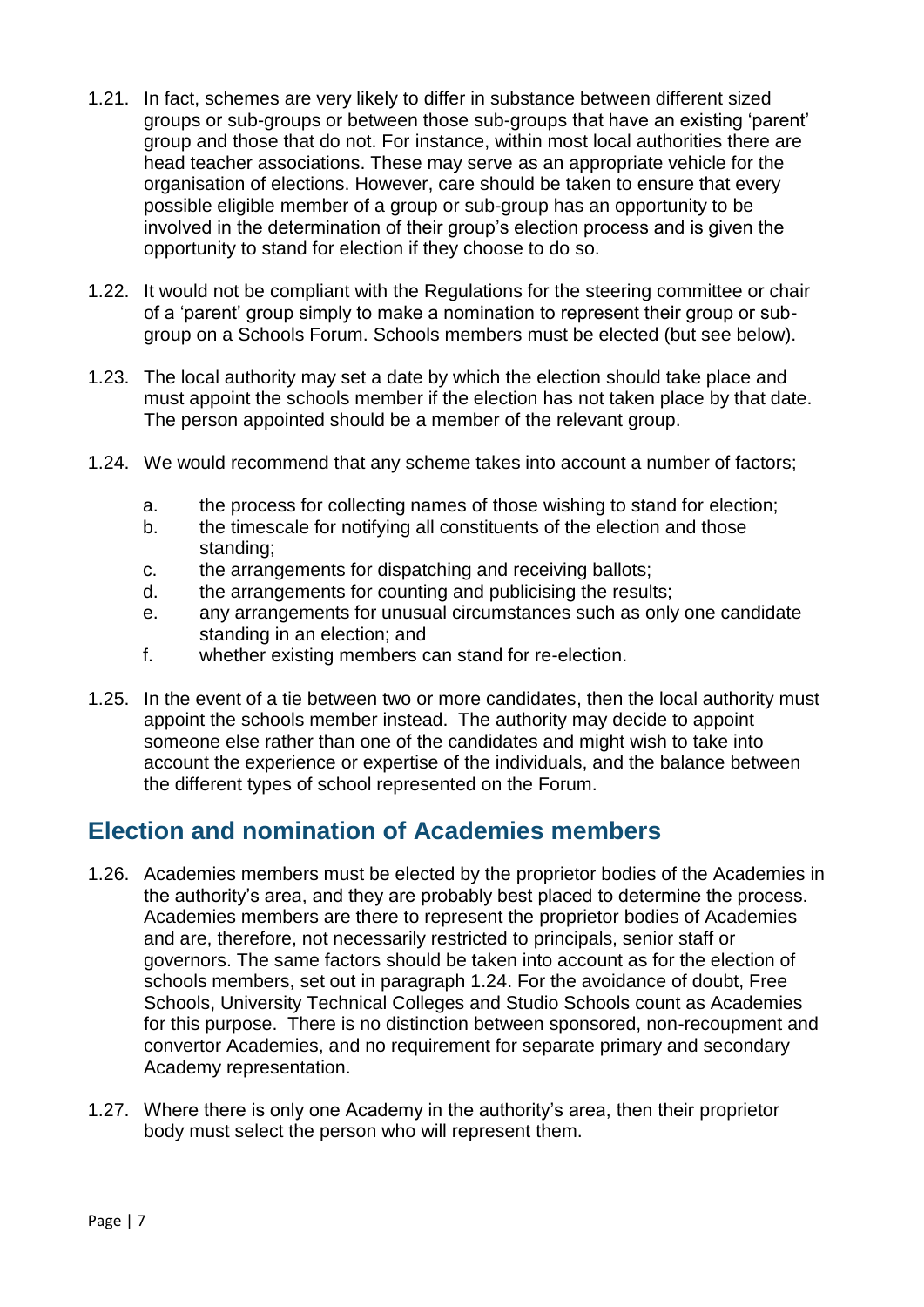1.28. As with schools members, the local authority may set a date by which the election should take place and must appoint an Academies member if the election does not take place by that date, or if an election results in a tie between two or more candidates.

## **Non-schools members**

- 1.29. Non-schools members may number no more than a third of a Schools Forum's total membership (excluding observers – see paragraph 1.39). The authority must appoint at least one person to represent the local authority 14-19 partnership and at least one person to represent early years providers from the private, voluntary and independent (PVI) sector. Early years PVI settings need to be represented because funding for the free entitlement for three and four year olds comes from the Schools Budget, and all settings are funded through the Early Years Single Funding Formula (EYSFF) and from 2013-14, funding for the free entitlement for two-year-olds will also come from the Schools Budget through the EYSFF.
- 1.30. Before appointing additional non-schools members to the Schools Forum, the local authority must consider whether the Church of England and Roman Catholic dioceses situated in the authority's area; and, where there are schools or Academies in the area with a different religious character, the appropriate faith group, should be represented on the Schools Forum. If diocesan authorities nominate members for appointment as non-schools members they may wish to consider what type of representative would be most appropriate – schools-based such as a head teacher or governor, or someone linked more generally with the diocese.
- 1.31. It is also good practice for local authorities to ensure that the needs and interests of all the pupils in the local authority are adequately represented by the members of a Schools Forum. The interests of pupils in maintained schools can be represented by schools members. Some pupils in a local authority, however, are not in maintained schools but instead are educated in, hospitals, independent special schools and non-maintained special schools. Certain types of non-schools members can play an important role in representing the interests of these groups of pupils. They can also play a role in representing the interests and views of the services that support those groups of vulnerable and at-risk pupils who nevertheless are on the roll of maintained schools, such as looked after children and children with special educational needs.
- 1.32. The purpose of non-schools members is also to bring greater breadth of discussion to Schools Forum meetings and ensure that stakeholders and partners other than schools are represented. Organisations which typically provide nonschools members are trades unions, professional associations and representatives of youth groups. Parent groups could also be considered. However, as there are clearly limited numbers of non-schools members able to be on a Schools Forum, care should be taken to ensure that an appropriate representation from wider stakeholders is achieved.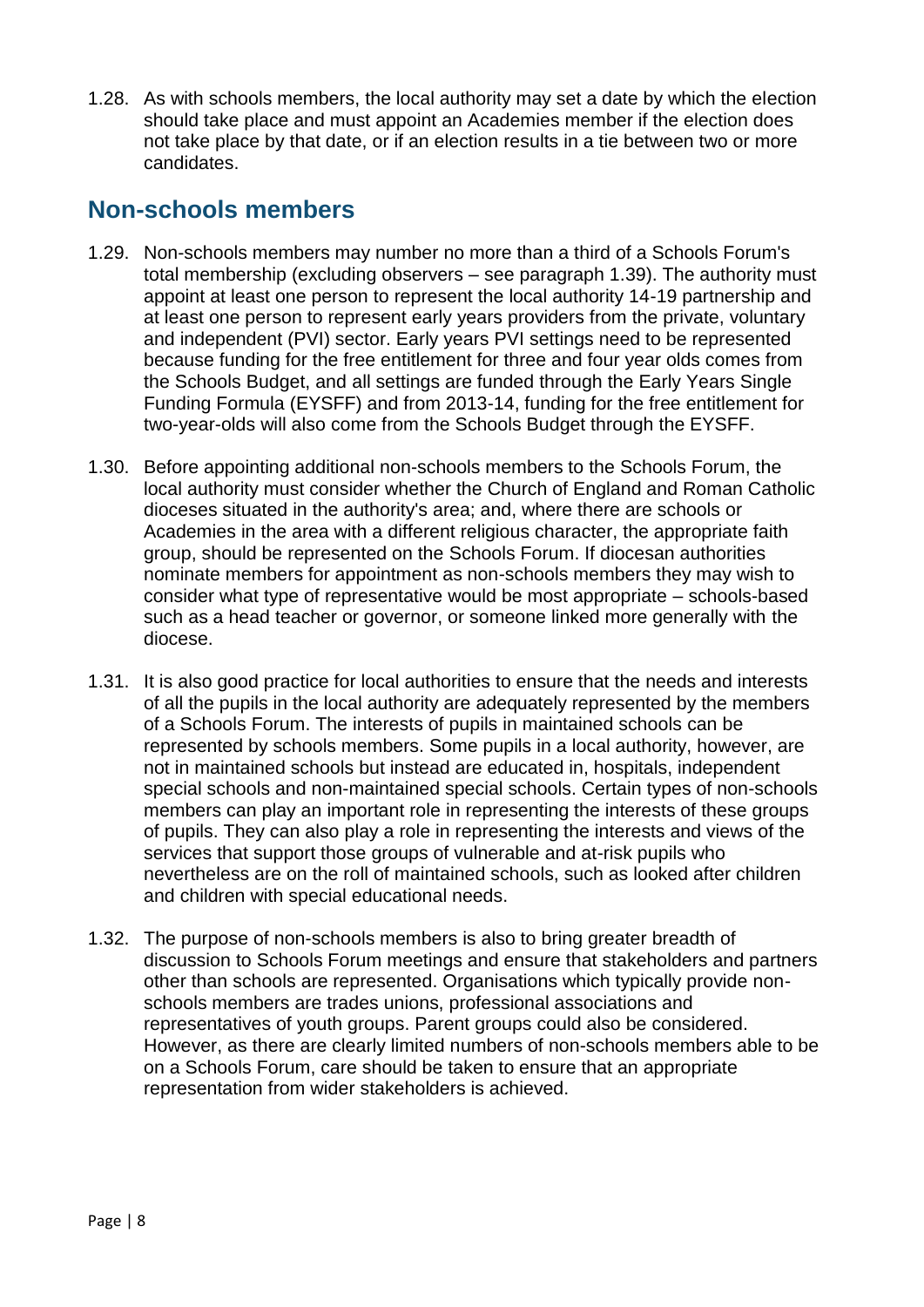# **Restrictions on membership**

- 1.33. There are three restrictions placed on who can be a non-schools member of a Schools Forum. The local authority cannot appoint:-
	- an elected member of the local authority who is appointed to the executive of that authority (a lead member/portfolio holder) 'executive members',
	- the Director of Children's Services or any officer employed or engaged to work under the management of the Director of Children's Services, and who does not directly provide education to children (or manage those who do) ('relevant officer' (a) and (b)),
	- other officers with a specific role in management of and/or who advise on funding for schools ('relevant officer' part (c)).
- 1.34. Schools Forums have the power to approve a limited range of proposals from their local authority: the restrictions ensure that there is no conflict of interest between the proposing body (the local authority) and the approving body (the Schools Forum).
- 1.35. However, non-executive elected members and those officers who are employed in their capacity as head teachers or teachers and those who directly manage a service which provides education to individual children and/or advice to schools on, for example, learning and behavioural matters are eligible to be members of Schools Forums.
- 1.36. In the case of non-executive elected members, they may be either a schools member (by virtue of them being a school governor), an Academies member or a non-schools member. As a non-schools member they would be well placed to fulfil the broader overview and scrutiny role they have within the local authority in general.
- 1.37. However, the inclusion of non-executive elected members and certain officers is not a requirement. Many Schools Forums do not have such members on them and it is for each local authority and Schools Forum to consider how best to ensure the right balance of school and non-school representation on the Schools Forum, taking into account their local circumstances and preferences.

## **Recording the composition of Schools Forums**

1.38. Each local authority must make a written record of the composition of its Schools Forum detailing the numbers of schools members and by which group or subgroup they were elected, the number of Academies members and the number of non-schools members, their terms of office, how they were chosen and whom they represent. This record should also indicate the term of office for schools and Academies members.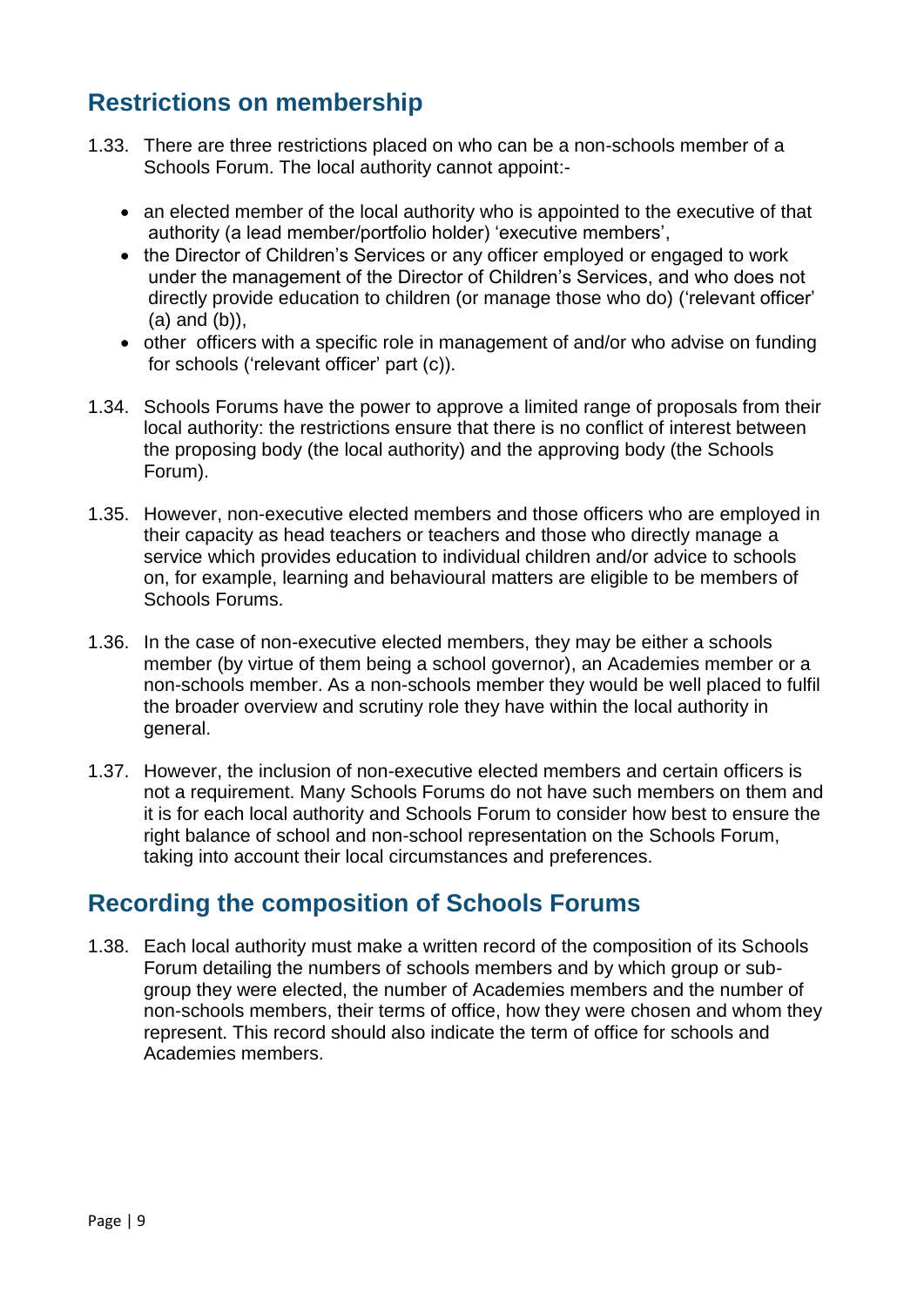#### **Observers**

1.39. The Regulations provide that the Secretary of State can appoint an observer to attend and speak at Schools Forum meetings, e.g. a representative from the Education Funding Agency (EFA). This allows a conduit for national policy to be discussed at a local level and provide access for Schools Forum to an additional support mechanism, e.g. where there are highly complex issues to resolve.

#### **Procedures**

- 1.40. Many procedural matters are not prescribed in the Regulations and are at the discretion either of the authority or the Schools Forum itself. However, there are requirements in the Regulations relating to:
	- a. quorum: A meeting is only quorate if 40% of the total membership is present (this excludes any observers, and it is 40% of the current membership excluding vacancies). If a meeting is inquorate it can proceed but it cannot legally take decisions (e.g. election of a chair, or a decision relating to funding conferred by the funding regulations). An inquorate meeting can respond to authority consultation, and give views to the authority. It would normally be good practice for the authority to take account of such 'unofficial' views, but it is not legally obliged to do so. In practice, the arrangements for meetings should be made to reduce the chance of a problem with quora. The quorum stipulation is in the Regulations to help ensure the legitimacy of decisions;
	- b. election of a chair: Under the Regulations, if the position of chair falls vacant the Schools Forum must decide how long the term of office of the next chair will be. This can be for any period, but the Schools Forum should consider carefully whether a period exceeding two years is sensible. A long period will also cause problems if the member elected as chair has a term of office as a member which comes to an end before their term of office as chair ends. The Schools Forum should then elect a chair from amongst its own members except that any non-executive elected member or eligible officer who is a member of a Schools Forum may not hold the office of chair;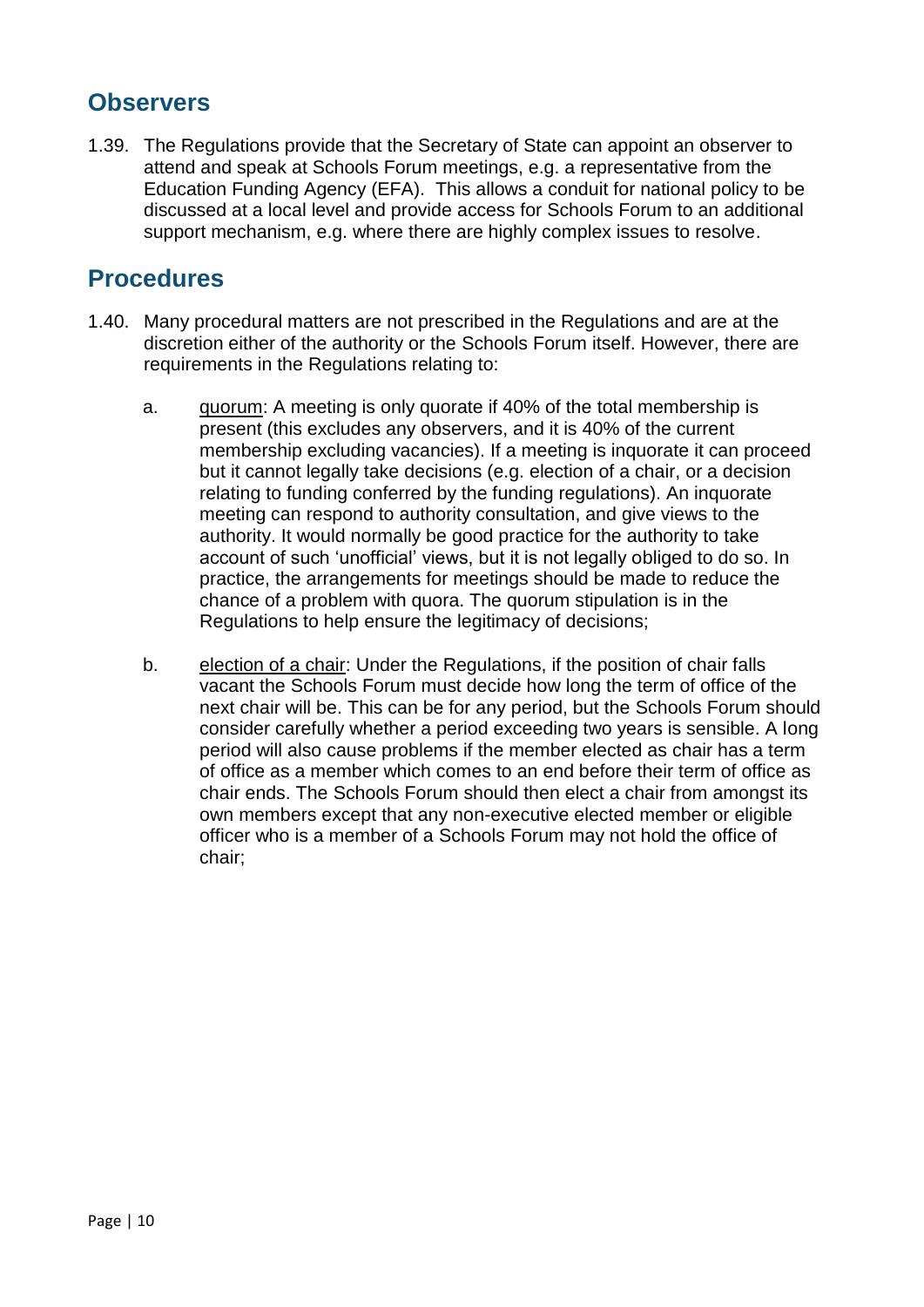- c. voting procedures: The Regulations provide that a Schools Forum may determine its own voting procedures save that voting on:-
	- the funding formula is limited to schools members and PVI representatives
	- de-delegation will be limited to the specific primary and secondary phase of schools members.

The powers which Schools Forums have to take decisions on a range of funding matters increase the importance of clear procedures, e.g. decisions are made on a simple majority or the threshold to be met if higher. These procedures should take account of any use of working groups by the Schools Forum – for example a decision might be taken by voting to accept and adopt a report by a working group (see also below).As part of any voting procedure there should be clarity in the procedures for recording the outcome of a vote, and any resolutions a Schools Forum makes in relation to any vote taken;

- d. substitutes: the local authority must make arrangements to enable substitutes to attend and vote at Schools Forum meetings. This applies to schools members, Academies members and non-schools members. The arrangements must be decided in consultation with Schools Forum members.
- e. defects and vacancies: the Regulations provide that proceedings of the Schools Forum are not invalidated by defects in the election or appointment of any member, or the appointment of the chair. Nor does the existence of any vacancy on the Schools Forum invalidate proceedings (see paragraph 1.40(a) on quorum).
- f. timing: Schools Forums must meet at least four times a year
- 1.41. Where the Regulations make no provision on a procedural matter, local discretion should be exercised. It is for the authority to decide how far it wishes to establish rules for the Schools Forum to follow, in the form of standing orders. While it is entitled to do so, it is of course good practice to allow the Schools Forum to set its own rules so far as possible.

#### **Public access**

- 1.42. Schools Forums are more than just consultative bodies. They also have an important role to play in approving certain proposals from their local authority and are therefore involved in the decision making process surrounding the use of public money at local level. As a result Schools Forums are required to be open to the public. Furthermore papers, agendas and minutes must be publicly available.
- 1.43. Some Schools Forums already operate very much along the lines of a local authority committee. This is perfectly legitimate where there is such local preference and will provide a consistent framework for the running of meetings that are open to the public, and the publishing of papers and agendas well in advance of the meeting and minutes published promptly.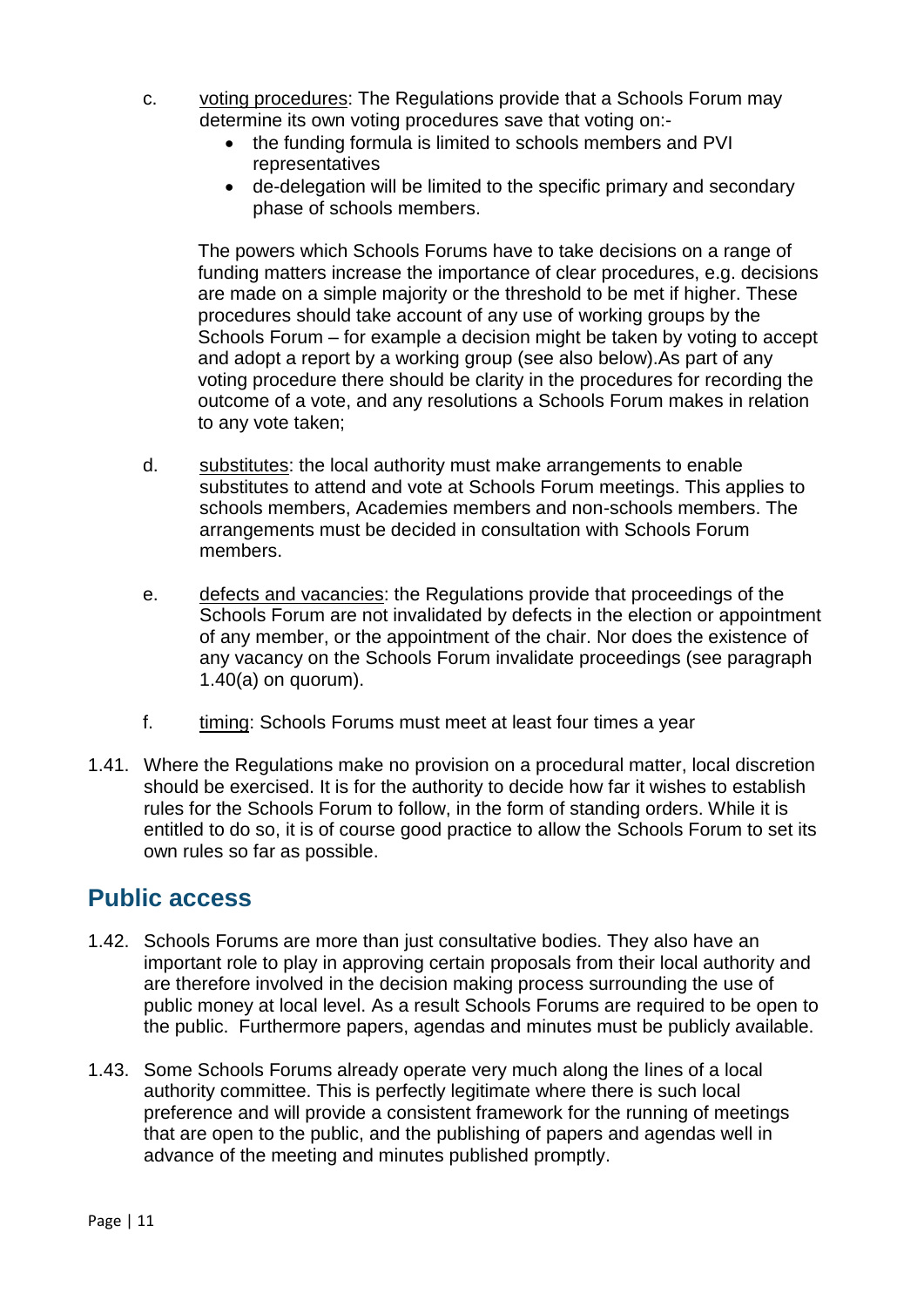# **Working Groups**

1.44. It is open to a Schools Forum to set up working groups of members to discuss specific issues, and to produce draft advice and decisions for the Schools Forum itself to consider. The groups can also include wider representation - for example, an early years reference group can represent all the different types of provider to consider the detail of the early years single funding formula. The reference group would then be able to give its considered view on the local authority's proposals to the Schools Forum. It is not good practice for the Schools Forum to delegate actual decisions or the finalisation of advice to a working group, as this may have the effect of excluding legitimate points of view.

# **Urgent business**

- 1.45. It is good practice for the local authority to agree with its Schools Forum an urgency procedure to be followed when there is a genuine business need for a decision or formal view to be expressed by the Schools Forum, before the next scheduled meeting. The authority may of course call an unscheduled meeting; but it may also wish to put in place alternative arrangements such as clearance by email correspondence or some other means. Such instances should be avoided so far as possible but are legitimate provided all members of the Schools Forum have an opportunity to participate, the logistics provide a reasonable opportunity for consideration and the local authority policy on data security is not compromised.
- 1.46. It is not legal for the chair to take a decision on behalf of the Schools Forum, no matter how urgent the matter in question; but a Schools Forum may wish to put in place a procedure for the Chair to give the authority a view on an urgent issue.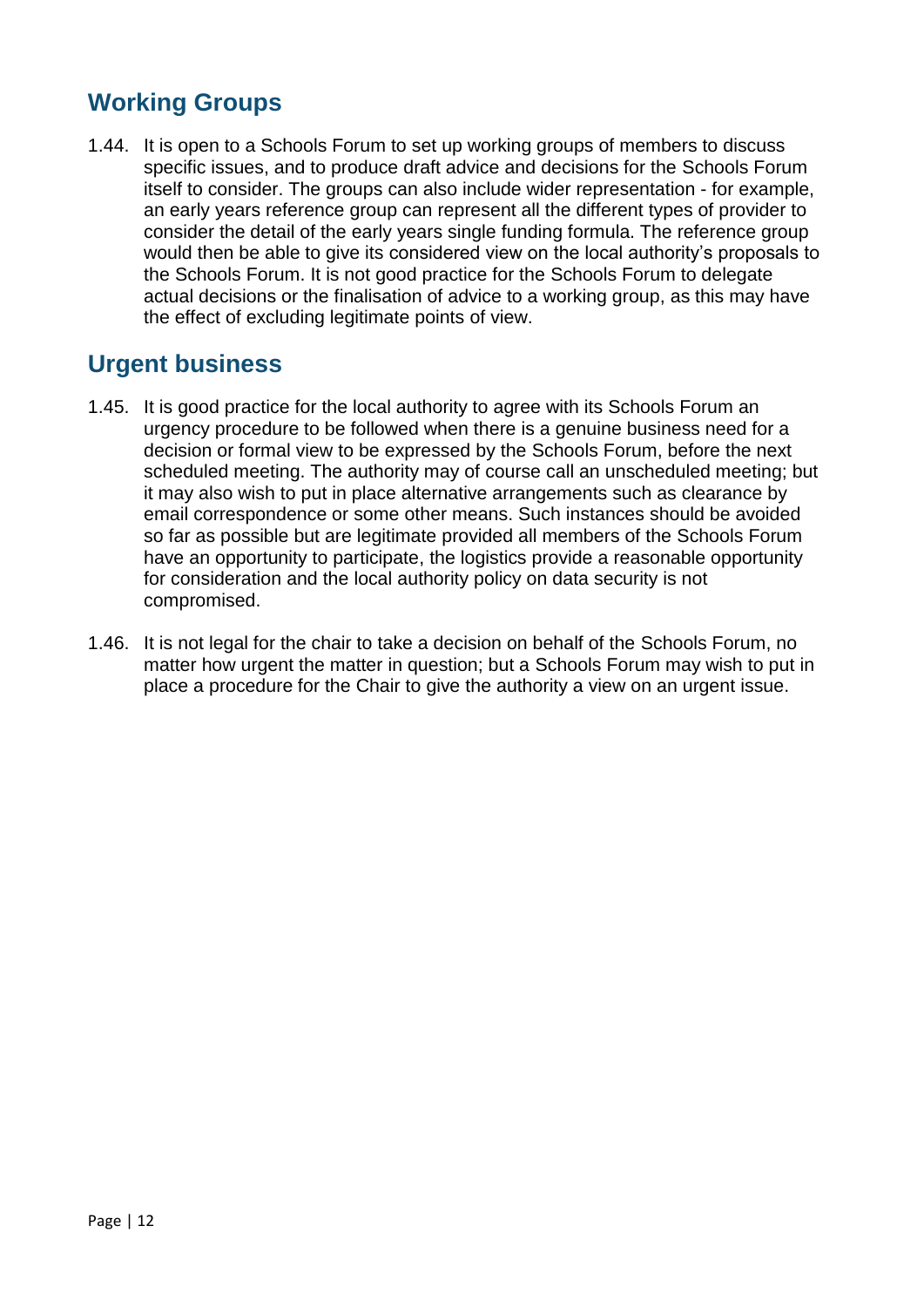# **Section 2 – Effective Schools Forums**

#### **Introduction**

- 2.1. As the previous section outlined, local authorities have responsibility for establishing Schools Forums. They also have an ongoing responsibility to provide them with appropriate support, information and guidance in carrying out their functions and responsibilities.
- 2.2. The following outlines some aspects of what local authorities and Schools Forums should consider in ensuring that their Schools Forums are as effective as possible. The pace of Academy conversions in particular means that this significant sector must be properly represented and feel that it is able to play a meaningful part in the discussions of the Schools Forum.
- 2.3. Central to the effectiveness or otherwise of a Schools Forum will be the relationship between it and its local authority. The local authority will have a significant influence on this: the support it provides; the resources it devotes and the weight it gives to the views of Schools Forums all contribute to the nature of the relationship. There are therefore a number of characteristics of this relationship that are particularly important:
- 2.4. *Partnership*: The work of the Schools Forum is likely to be most effective when there is a genuine partnership between all its members and its local authority. In practice this means having a shared understanding of the priorities, issues and concerns of schools, Academies and the local authority. However, it also means being honest and open where there are some tensions or disagreements over priorities. Overall there should be a shared commitment to working together on the agreed priorities and understanding of the contribution that can be made by each side to their achievement.
- 2.5. *Effective Support*: The local authority is the main source of support and guidance to a Schools Forum. It is vital therefore that the business of the Schools Forum is supported by the local authority in an efficient and professional manner. The management of meeting cycles, production of papers and the provision of good quality advice and guidance all contribute to the effectiveness of Schools Forums.
- 2.6. *Openness*: It is important that a Schools Forum feels it is receiving open, honest and objective advice from its local authority. In the vast majority of cases this is the situation, but there will inevitably be some issues about which a local authority and its Schools Forum may disagree. This can cause tension but a Schools Forum should be able to feel that it is receiving all the information it needs to reach necessary decisions or informed views.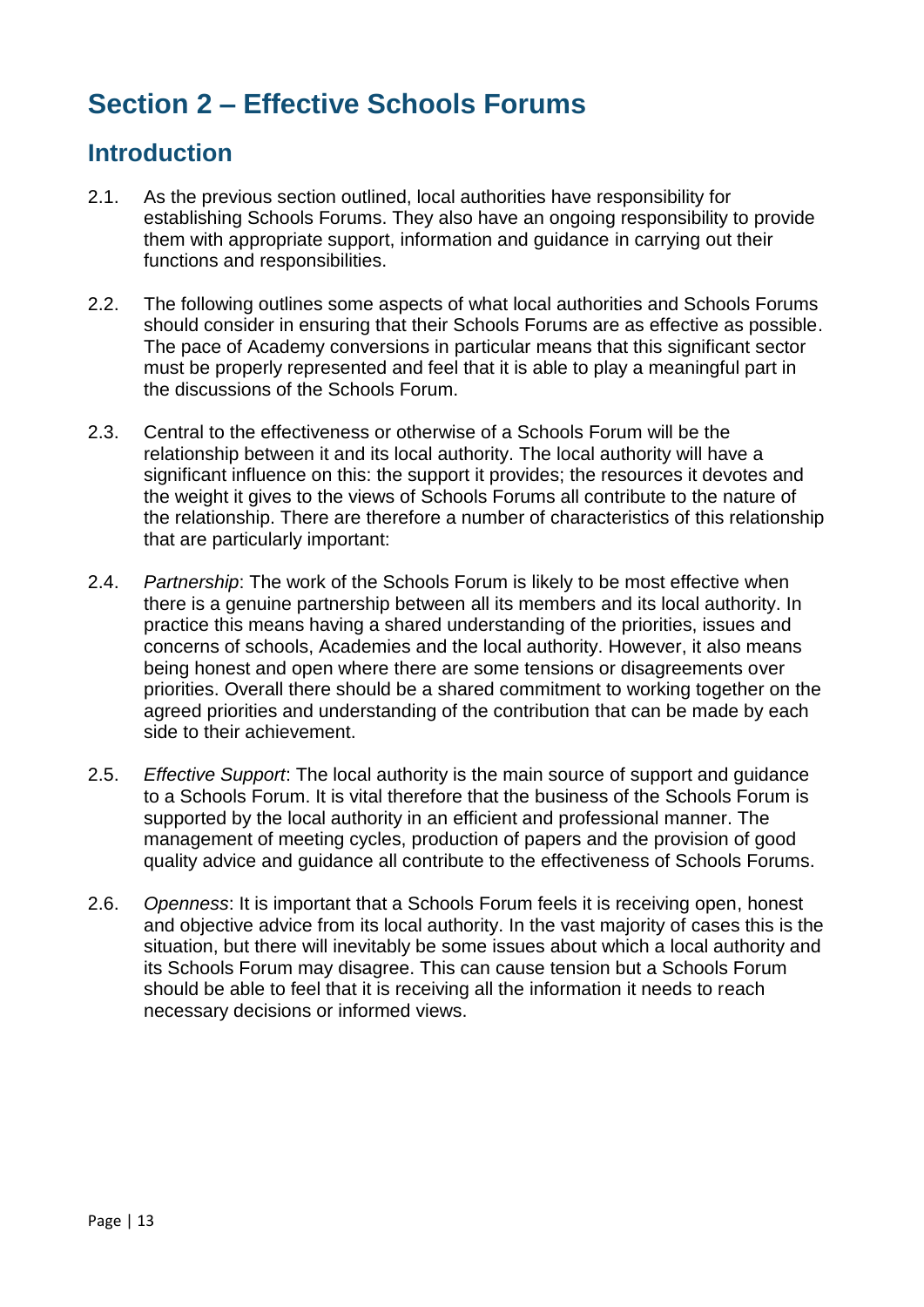- 2.7. *Responsiveness*: Local authorities should as far as possible be responsive to requests from their Schools Forums and their members. These may include requests to discuss particular topics or issues as well as requests for information, data or other support. However, Schools Forums themselves should also be aware of the resource implications of their requests. The resources (both officer time and other resources) that a local authority devotes to the Schools Forum are a local matter that ideally should be discussed and agreed between the local authority and Schools Forum. Within the resources available, Schools Forums should have substantial control over the issues they consider and information provided. Beyond this, local authorities will want to support their Schools Forum as far as they are able but Schools Forums should also take a realistic view of the resource implications of any requests they make.
- 2.8. *Strategic view*: Schools Forums are most effective when they take a strategic view of the issues they are considering. While members of a Schools Forum are representatives of their specific sector or phase, they should be able to consider the needs of the whole of the educational community, rather using their position on a Schools Forum to advance their own sectional or specific interests. Schools Forum chairs have a particularly important role in ensuring that this is the case: they can influence the kinds of issues and topics discussed and should set the tone for the discussions at meetings. Equally, local authorities have a role in ensuring that all members of a Schools Forum are well briefed and able to participate fully in discussions.

Furthermore, the representatives on Schools Forum should be well known across the full remit of education providers, be easily contactable, pro-active in raising the profile of issues and communicate decisions, and the reasons behind them, effectively.

- 2.9. *Challenge and Scrutiny*: Schools Forums may be asked to agree to proposals from their local authority that will have an effect on all schools and Academies in the local area. The extent to which Schools Forums can scrutinise and challenge such proposals is an important aspect of their effectiveness. Many local authorities and Schools Forums pride themselves on the collegiate nature of their relationship and the consensus by which they operate: others may be less concerned about this. Whatever the nature of the relationship, however, there will be instances where it is incumbent on a Schools Forum to challenge and scrutinise a local authority's decisions, proposals or existing arrangements. Effective local authorities and Schools Forums manage this well and while agreement can often be reached under relatively informal circumstances, it is vital that there are formal procedures in place to ensure that any decisions the Schools Forum makes are reached in an appropriate and transparent manner.
- 2.10. The characteristics identified above are just some of the aspects that will contribute to an effective Schools Forum. The following provides more detail on some of the specific issues that local authorities and Schools Forums may wish to consider in thinking about their own arrangements.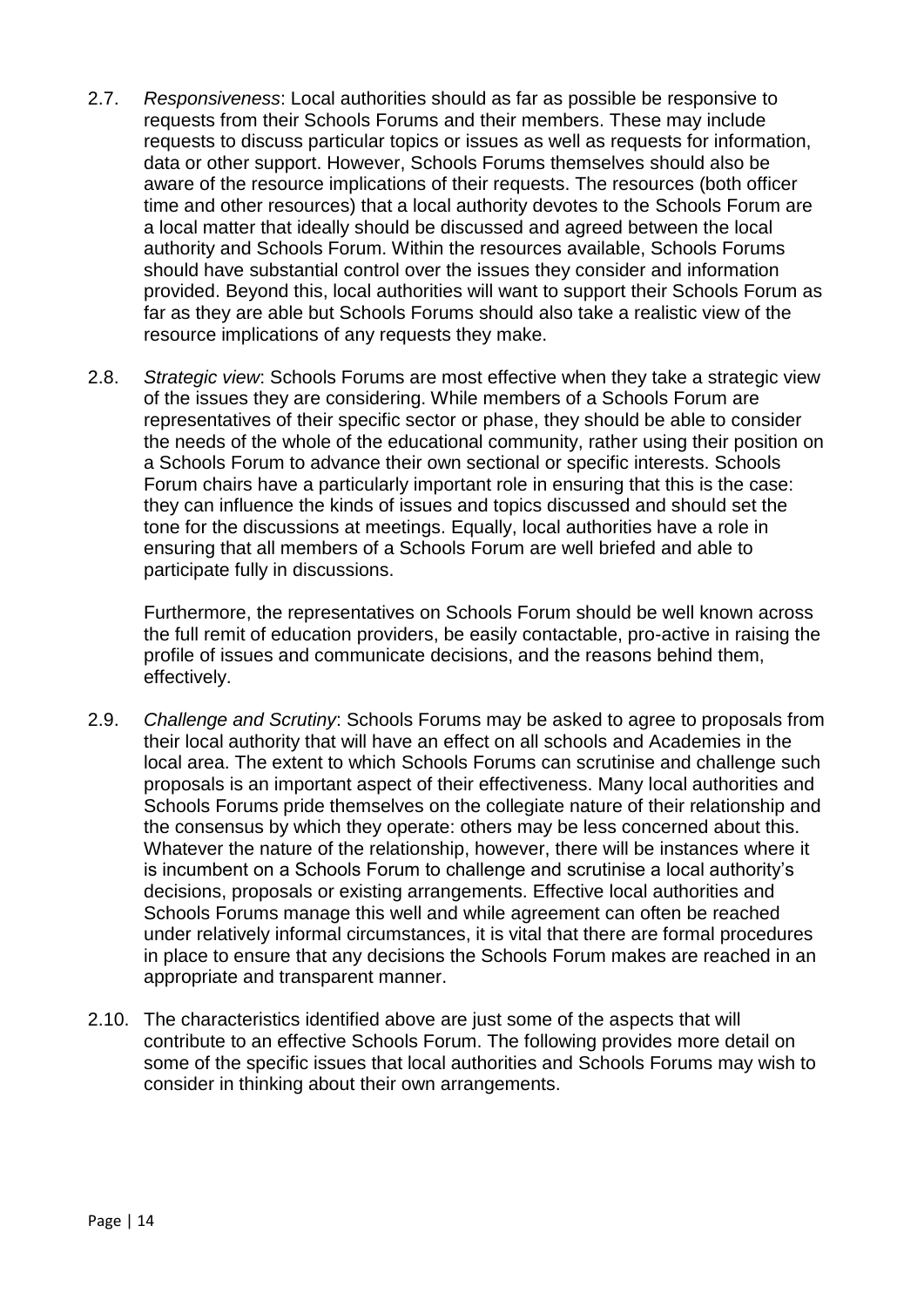# **The role of Executive Elected Members**

- 2.11. A Schools Forum needs to ensure that there are systems in place for executive members of the Council to be aware of its views on specific issues and, in particular, any decisions it takes in relation to the Schools Budget and individual budget shares.
- 2.12. Executive members with responsibility for education/children's services or resources of the authority are able to attend Schools Forum meetings. By doing so such elected members are able to contribute to the discussion and receive firsthand the views of the Schools Forum: it is clearly good practice for this to be the case and the regulations provide the right for executive members to attend and speak at Schools Forum meetings. However, there is no requirement for this to happen so at the very least there should be clear channels of communication between the Schools Forum and executive members.

# **Attendance of local authority officers at meetings**

- 2.13. Only specific officers who can speak at meetings of the Schools Forum are eligible to attend. These officers are:-
	- Director of Children's Services or their representative
	- Chief Financial Officer or their representative
	- Any person invited by Schools Forum to provide financial or technical advice
	- Any person presenting a paper to Schools Forum but their ability to speak is limited to the paper that they are presenting.
- 2.14. In the majority of cases Schools Forums are supported by a specific officer. In the course of their work, however, Schools Forums will be required to consider a whole range of issues and they may consider it appropriate that other officers attend for specific items of business. Where this is the case, the local authority should meet the Schools Forum's requests as far as possible.

#### **Administration of the business of Schools Forums**

- 2.15. The vast majority of a Schools Forum's business will be transacted on the basis of prepared papers. It is therefore important that these are of a high standard and produced in a timely and consistent manner.
- 2.16. It is good practice for the Schools Forum and local authority to agree a standard for these. It is usual for papers to be dispatched at least one week prior to the meeting at which they will be discussed to allow members to consider them and if necessary canvass views from the group they are representing. Papers should be published on the local authority's website at this time to enable representations to be made to Schools Forum members.
- 2.17. Consistency in the presentation of papers also contributes to the effectiveness of meetings: it helps set the tone of meetings, facilitate the engagement of all members and signal the importance the local authority attaches to the work of the Schools Forum. Ideally such a standard should be agreed between the Schools Forum and local authority.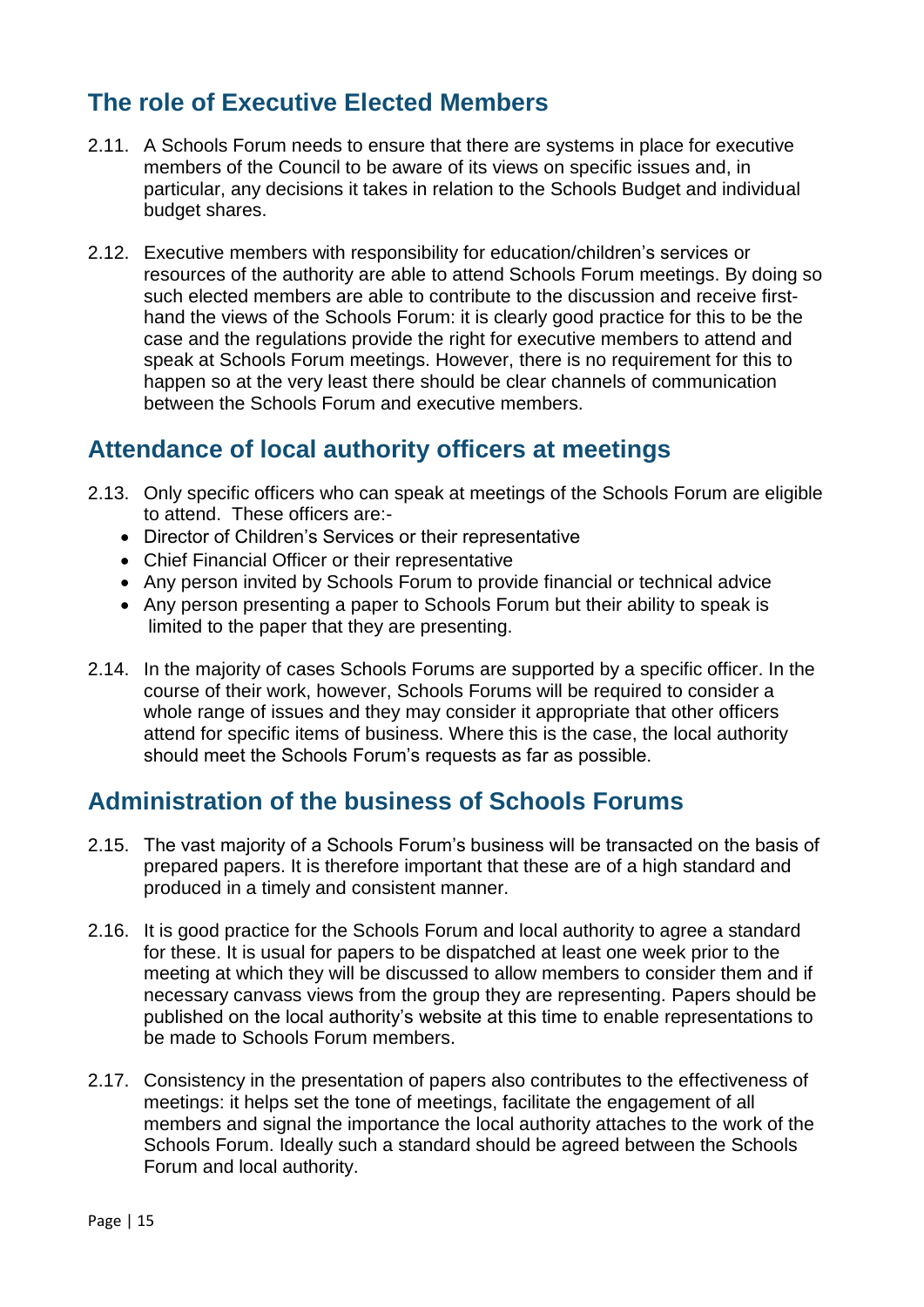# **Clerking the Schools Forum**

- 2.18. Clerking of a Schools Forum should be seen as more than just writing a note of the meeting. A good clerk provides an invaluable link between the members of the Schools Forum, the chair and the local authority. It is a role often undertaken by an employee of the local authority though we would recommend consideration be given to the use of an independent clerk.
- 2.19. Clerks should manage the logistics of the meeting in terms of ensuring dispatch of papers and producing a note from the meeting. In considering the style of meeting notes consideration should be given to making them intelligible enough for nonattendees to get a sense of the discussion as well as clearly indicating the conclusion and action agreed in relation to each agenda item. Verbatim reports of a Schools Forum's discussion, however, are unlikely to be very useful. Schools Forums may consider whether a simple action log should be maintained by the clerk to ensure all action points agreed are followed up.
- 2.20. Beyond this a good clerk can:
	- a. provide the route by which Schools Forum members can access further information and co-ordinate communication to Schools Forum members outside of the formal meeting cycle;
	- b. respond to any queries about the business of the Schools Forum from head teachers, governors and others who are not on the Schools Forum themselves;
	- c. be responsible for ensuring contact details of all members are up to date;
	- d. maintain the list of members on the Schools Forum and advise on membership issues in general;
	- e. assist with the co-ordination of nomination/election processes run by the constituent groups;
	- f. keep the Schools Forum website up to date: e.g. by posting latest minutes and papers etc;
	- g. monitor, on a regular basis, the Schools Forum and general Schools Funding section of the Department for Education (DfE) website; and arrange for the distribution of any relevant DfE information to Schools Forum members;
	- h. if appropriate, provide technical advice in relation to the Schools Forum regulations and in relation to the operation of a Schools Forum's local constitution; and
	- i. organise, operate and record any voting activity of the Schools Forum in line with the provisions of its local constitution.
- 2.21. Not all of these tasks may be able to be undertaken by the Schools Forum clerk. However, each one is important and there should be arrangements in place to ensure they are discharged adequately.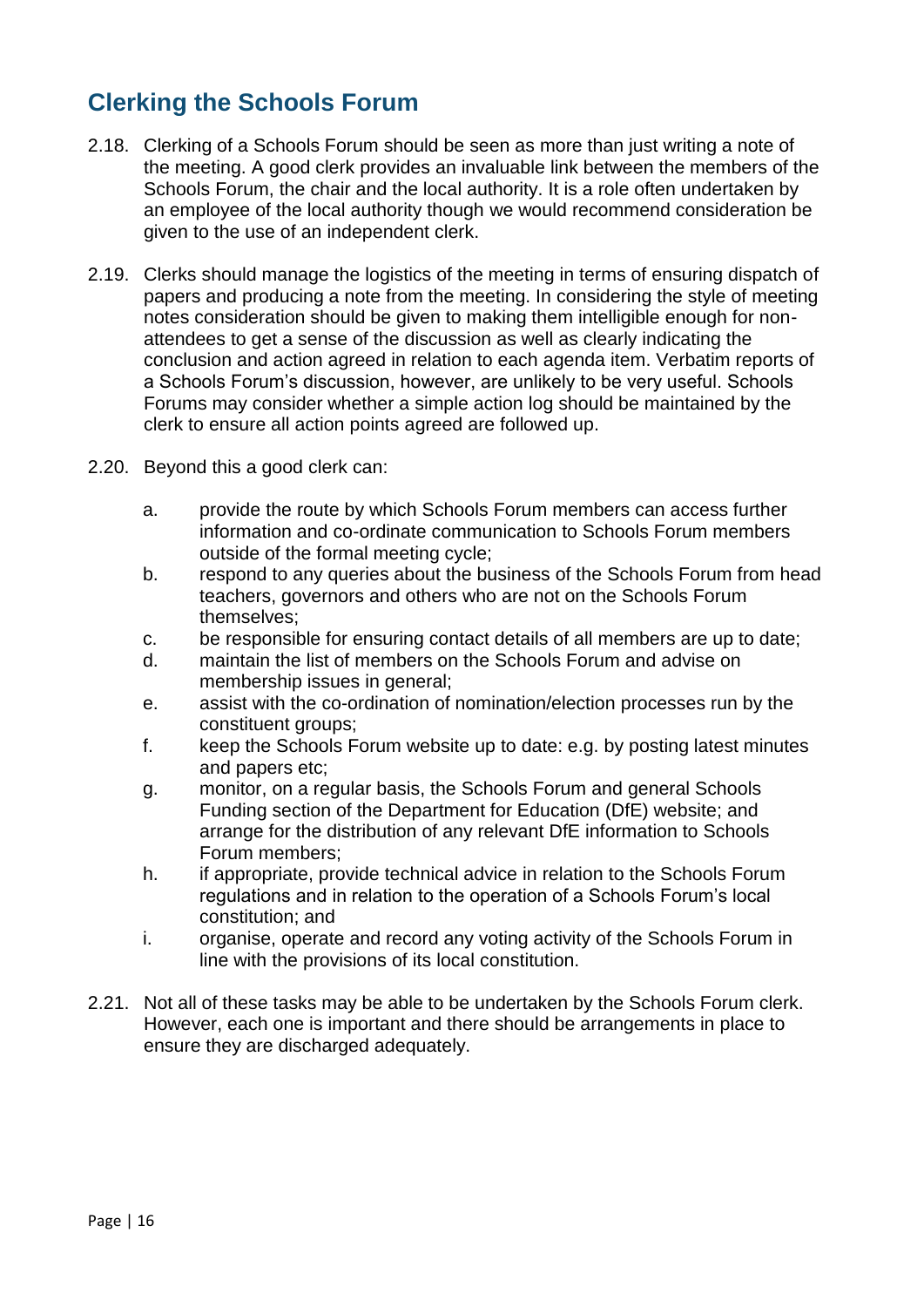## **Meeting notes and recording of decisions**

- 2.22. A vital part of the effective operation of Schools Forums is to ensure that an accurate record of the meeting is taken. This must include the clear recording of votes where there are contrary views. Recommendations to, and decisions of, Schools Forum must be clearly set out.
- 2.23. Notes or minutes of each Schools Forum meeting should be produced and put on the website as soon after the meeting as possible to enable members and others to see the outcome of any discussions and decisions/votes. It is good practice to formally agree the accuracy of the note/minutes at a subsequent meeting but the publication of the minutes should not be delayed as a result.

#### **Resources of the Schools Forum**

- 2.24. The costs of a Schools Forum fall in the centrally retained budget portion of the Schools Block of local authorities. Nationally there is variation in the level of funding local authorities identify against Schools Forum expenditure: the median expenditure in 201/12 was £21,431.
- 2.25. It is legitimate to charge the running costs of Schools Forums to this budget including any agreed and reasonable expenses for members attending meetings, the costs of producing and distributing papers and costs room hire and refreshments and for clerking of meetings. Beyond these costs some Schools Forums have a budget of their own to use for activities such as commissioning research or other reports. The draft 2013 School Finance Regulations propose that the level of resource devoted running Schools Forums should be limited to 2012-13 levels and no new commitments or increases in expenditure should be allowed in future years.

# **Agenda Setting**

- 2.26. The process by which the agenda for a meeting or cycle of meetings is set is in many respects one of the key determinants of the effectiveness or otherwise of a Schools Forum.
- 2.27. The frequency and timing of meetings of the Schools Forum should be agreed in advance of each financial or academic year. In drawing up this cycle of meetings, in consultation with the Schools Forum, the local authority should provide a clear overview of the key consultative and decision-making points in the school funding cycle. These will be drawn from a combination of national and local information and should inform the basic agenda items that each meeting needs to cover. For instance meetings will need to be scheduled at appropriate points to enable the Schools Forum to consider the outcomes of local consultations and national announcements.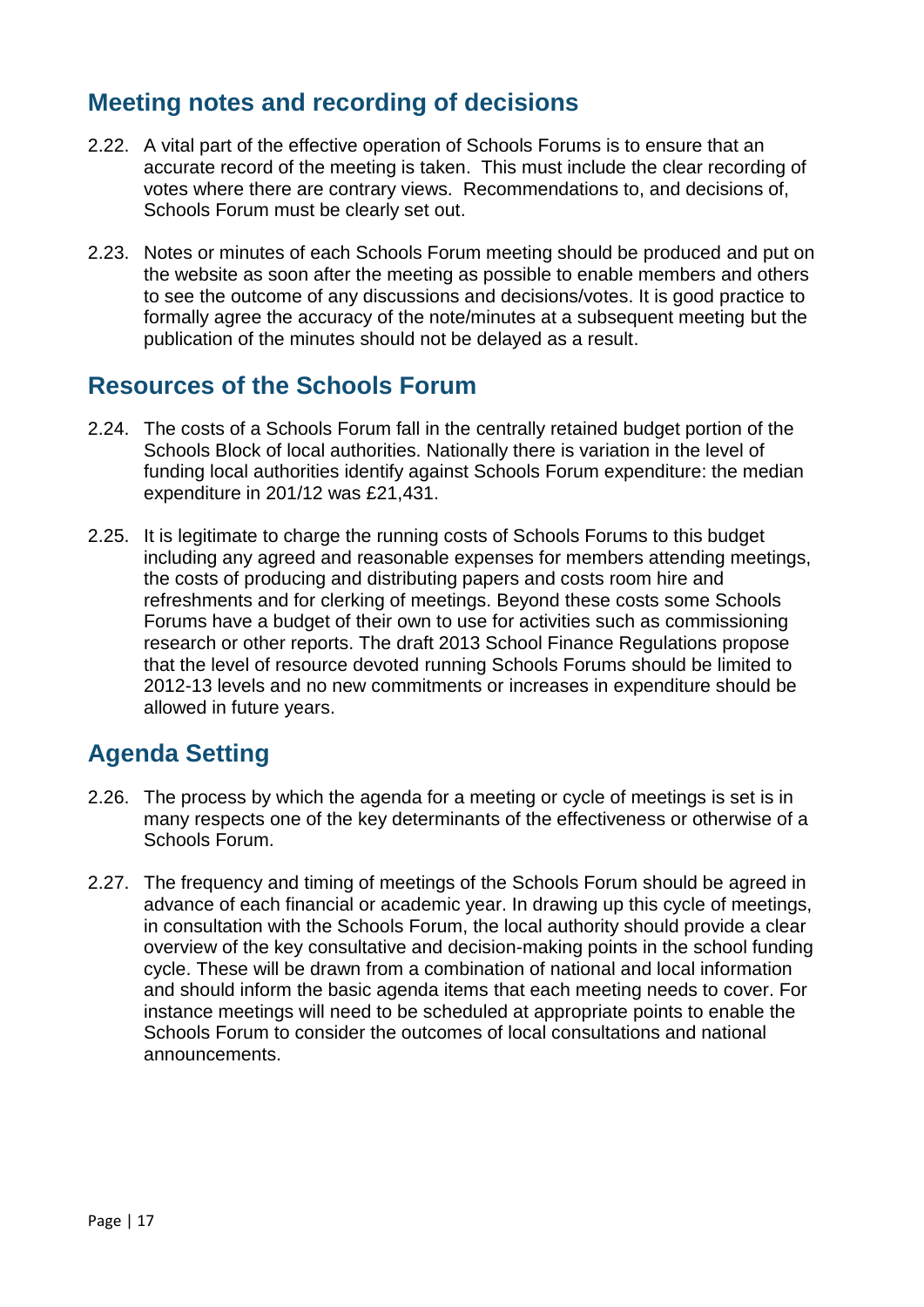- 2.28. Regulations state that the local authority must consult the Schools Forum annually in connection with various schools budget functions, namely:
	- amendments to the school funding formula, for which the voting is restricted by the exclusion of non-schools members except for PVI representatives
	- arrangements for the education of pupils with special educational needs
	- arrangements for the use of pupil referral units and the education of children otherwise than at school
	- arrangements for early years provision
	- administrative arrangements for the allocation of central government grants paid to schools via the authority
- 2.29. Consultation must also take place when a local authority is proposing a contract for supplies and services which is to be funded from the Schools Budget and is in excess of the EU Procurement thresholds. The consultation must cover the terms of the contract at least one month prior to the issue of invitations to tender.
- 2.30. The Schools Forum has the responsibility of informing the governing bodies of all schools maintained by the authority of the results of any consultations carried out by the authority relating to the issues in paragraphs 2.28 and 2.29.
- 2.31. Schools Forums generally have a consultative role. However, there are situations in which they have decision-making powers. The respective roles of Schools Forums, local authorities and the DfE are summarised in Table 1. The overarching areas on which Schools Forums make decisions on local authority proposals are:
	- De-delegation from mainstream school budgets (approval will be required by the relevant phase members of Schools Forum), for prescribed services to be provided centrally.
	- To create a fund for significant pupil growth in order to support the local authority's duty for place planning and agree the criteria for maintained schools and Academies to access this fund.
	- Funding for prescribed historic commitments where the effect of delegating this funding would be destabilising.
	- Funding for local authority in order to meet prescribed statutory duties placed upon it. Approval is required to confirm the amounts for each duty and no new commitments or increases in expenditure from 2012/13 are permitted.
	- Funding for central early years expenditure, which will include funding for checking eligibility of pupils for an early years place and/or free school meals.
	- Authorising a reduction in the schools budget in order to fund a deficit arising in central expenditure that is to be carried forward from a previous funding period.

In each of these cases, the local authority can appeal to the DfE if the Schools Forum rejects its proposal.

2.32. For 2013-14, local authorities will need to discuss any proposals to vary the MFG with the Schools Forum but they will need to be approved by the Secretary of State.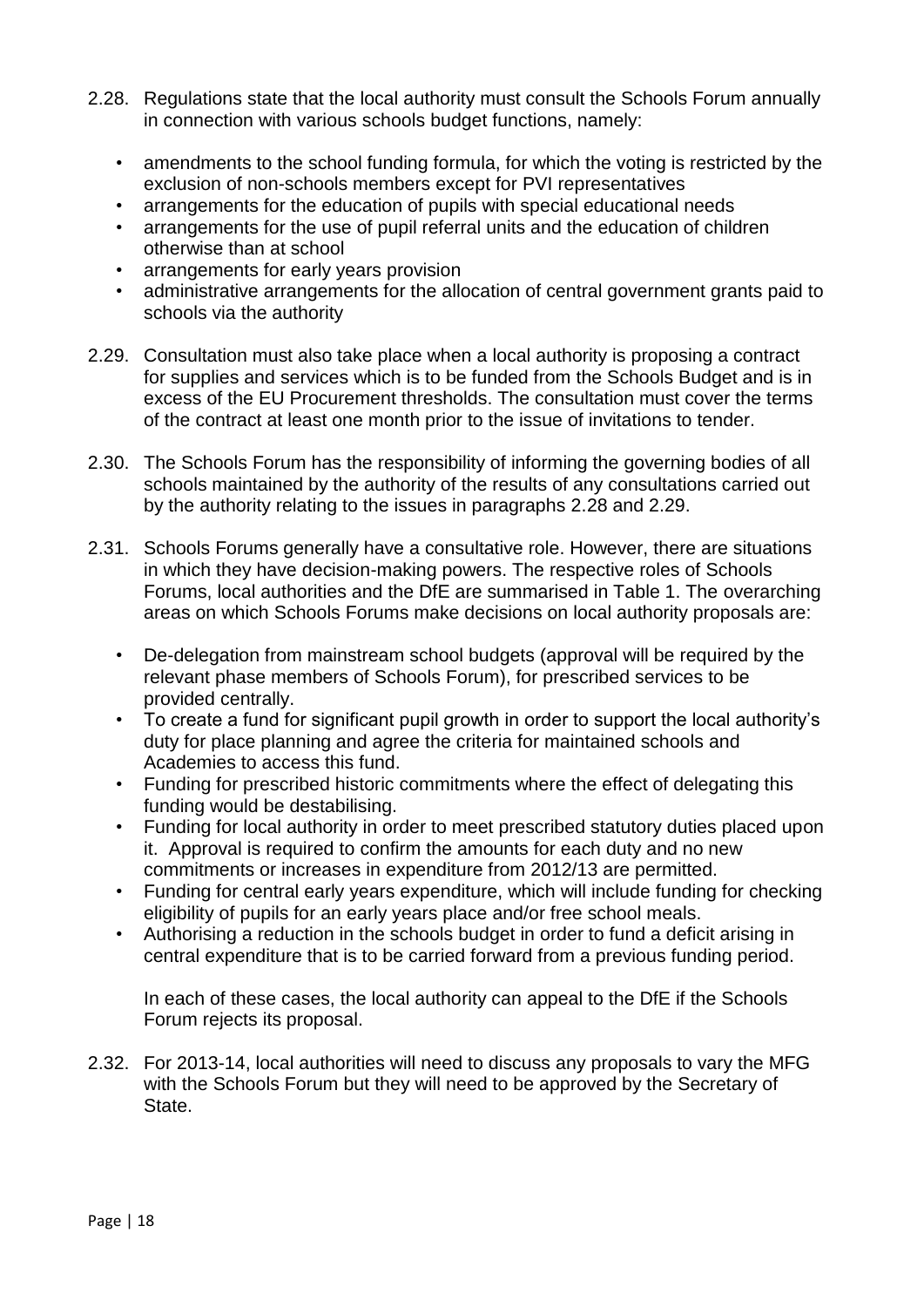# **Chairing the Schools Forum**

- 2.33. The chair of a Schools Forum plays a key role in setting the tone, pace and overall dynamic of the Schools Forum. They should provide an environment within which all members are able to contribute fully to discussions and guide the Schools Forum to making well informed decisions.
- 2.34. The relationship between the chair and the local authority is therefore vital. The chair should be very clear on the substance of the agenda items, understand the issues involved and the decisions and/or actions that need to be taken in respect of School Forum business. It is good practice for there to be a pre-meeting between the senior officer of the authority supporting the Schools Forum and the chair and vice-chair of the Schools Forum to ensure that all the issues are clearly understood.
- 2.35. Equally, the chair has the responsibility of representing the views of the Schools Forum back to the local authority: for instance, they should, where appropriate, take the initiative to make suggestions for improvements to the way the business is conducted, and, in exceptional cases and with support of the members of the Schools Forum take the view that they do not have sufficient information on which to base a decision and ask that an item is deferred until further information is available. However, in doing so, the Chair and Schools Forum should be fully aware of the consequences of deferral.

## **Communication**

- 2.36. Communication to the wider educational community of the discussions and debates of, and decisions made by, Schools Forums is fundamental to their effective operation. The more schools and other stakeholders know about the proceedings of Schools Forums, the more their work will be an important and central part of the context of local educational funding. This is particularly important given the decision making role that Schools Forums have.
- 2.37. Each Schools Forum should therefore be clear what its channels of communication are. One channel is the requirement that all its agenda, minutes and papers are publicly available on the local authority's website. However, the Schools Forum should also consider additional communication processes. These could include:
	- a. an annual report on the proceedings of the Schools Forum;
	- b. the reporting back by Schools Forum members to their 'parent' group of the business of the Schools Forum. This can be a particularly useful method of ensuing that Schools Forum members have an ongoing dialogue with the constituents of their group or sub-group and are therefore well able to represent their views at Schools Forum meetings;
	- c. attendance by the chair, or other Schools Forum member, at other relevant consultative or management groups such as any capital working group; or senior management meetings of the Children's Services Department; or
	- d. a brief email to all schools, early years providers and other stakeholders after each Schools Forum meeting informing them of the discussions and decisions with a link to the full papers and minutes for further information.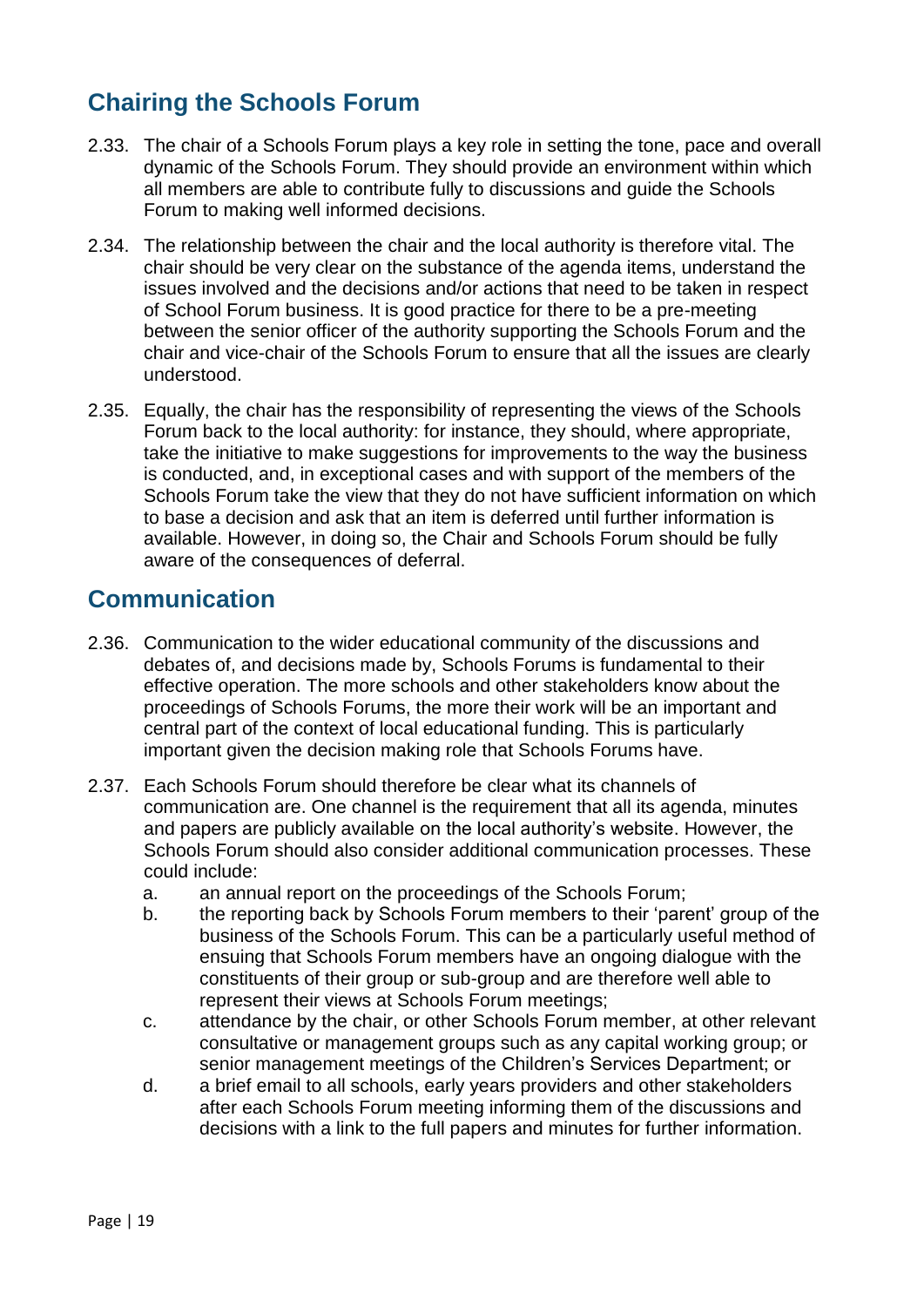# **Section 3 – Induction and Training**

#### **Induction of new members**

- 3.1. When new members join the Schools Forum appropriate induction materials should be provided. These might include material relating to the operation of the Schools Forum together with background information about the local and national school funding arrangements. Typically they might comprise:
	- a. the constitution of the Schools Forum
	- b. a list of members including contact details and their terms of office
	- c. any locally agreed terms of reference explaining the relationship between the Schools Forum and the local authority
	- d. copies of minutes of previous meetings
	- e. the programme of Schools Forum meetings for the year
	- f. the local Schools Forum web address
- 3.2. This Operational and Good Practice Guide, suitably supplemented by local material, should also be provided to new members on their appointment.
- 3.3. Where there is sufficient turnover of School Forum members in any particular year the authority may wish to organise a one-off induction event to brief new members. Such an event would usefully include an outline of the role of the Schools Forum and the national funding arrangements for schools and local authorities. It might also include an explanation of the local funding formula and any proposals for review. The opportunity could also be taken to explain the main reporting requirements for school and local authority expenditure.

## **Training**

- 3.4. Ideally Schools Forum members should be able to use some of the budget set aside for Schools Forum running costs for accessing relevant training activities. Some training will be provided by officers of the local authority but members may wish to attend national or regional events, the costs of which where necessary can be supported from the Schools Forum budget.
- 3.5. Training will need to be provided in response to any changes in the role of the Schools Forum and national developments in respect of school funding.

#### **News updates**

- 3.6. Most, but not all, members of the Schools Forum will already be in receipt of regular information on school funding matters from the local authority and DfE. Other Schools Forum members should be copied into such information flows so that they can be kept abreast of developments between meetings.
- 3.7. Many local authorities have already established dedicated Schools Forum websites on which they post key information for Schools Forum members and other interested parties.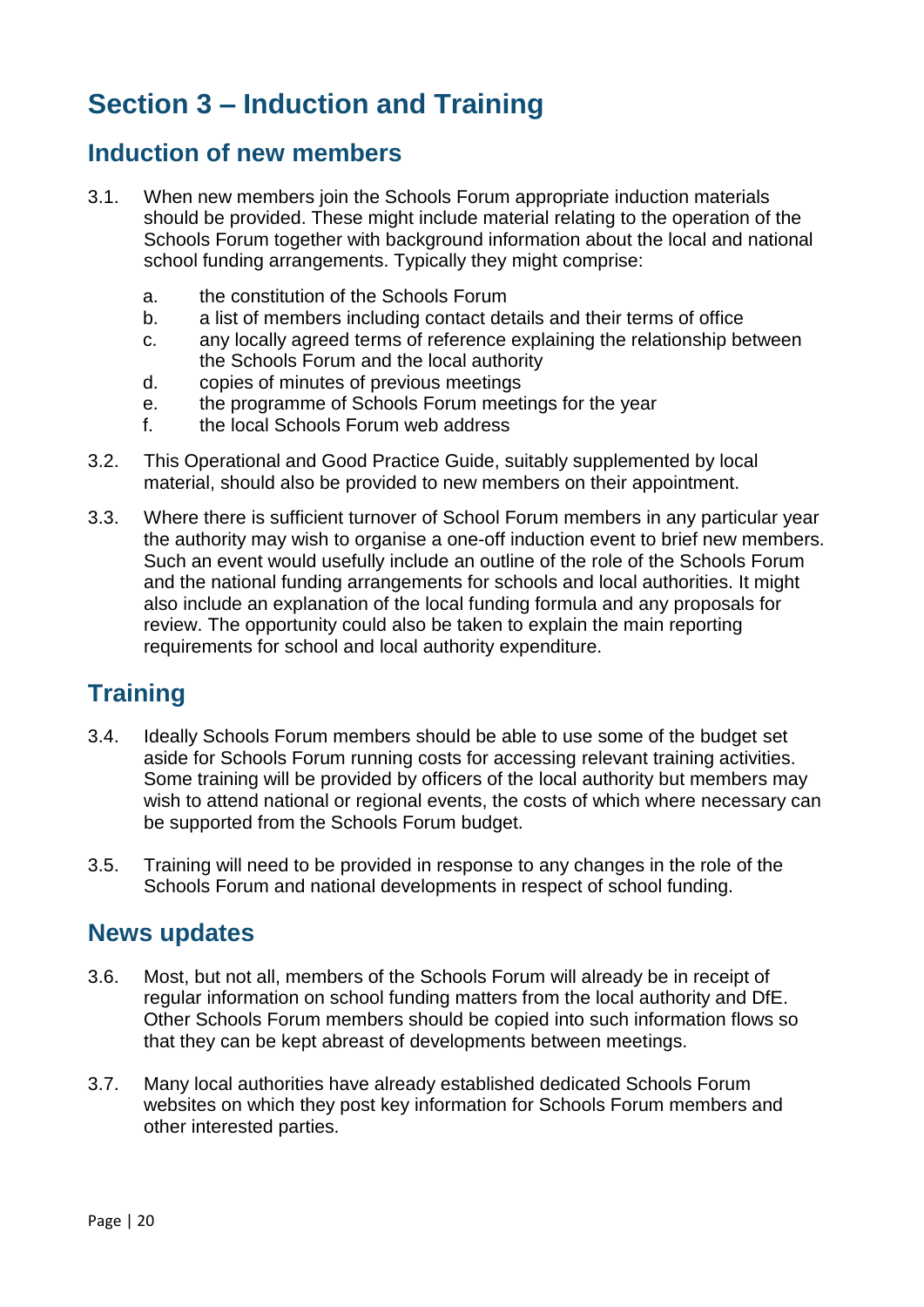# **Section 4 – Further Information and Contact Details**

#### **Web links**

- 4.1. The Department's website contains details of all the announcements, documents and other information relating to school funding and Schools Forums. This website also has a range of useful links to other sites that may be of relevance to Schools Forum members.
- 4.2. The following address links to the main school funding page which has links to the latest news items on schools funding and all the latest information.

Schools revenue funding - [The Department for Education](http://www.education.gov.uk/schools/adminandfinance/financialmanagement/schoolsrevenuefunding)

4.3. The following address links to the dedicated Schools Forum pages on the website.

Schools Forums - [The Department for Education](http://www.education.gov.uk/schools/adminandfinance/financialmanagement/schoolsrevenuefunding/schoolsforums)

#### **Contact details**

4.4 Members of the Education Funding Agency are able to provide advice on the operation of Schools Forums:

[reformteam.funding@education.gsi.gov.uk](mailto:reformteam.funding@education.gsi.gov.uk)

The postal address of the Department is: Education Funding Agency Department for Education Sanctuary Buildings Great Smith Street **Westminster** London SW1P 3BT